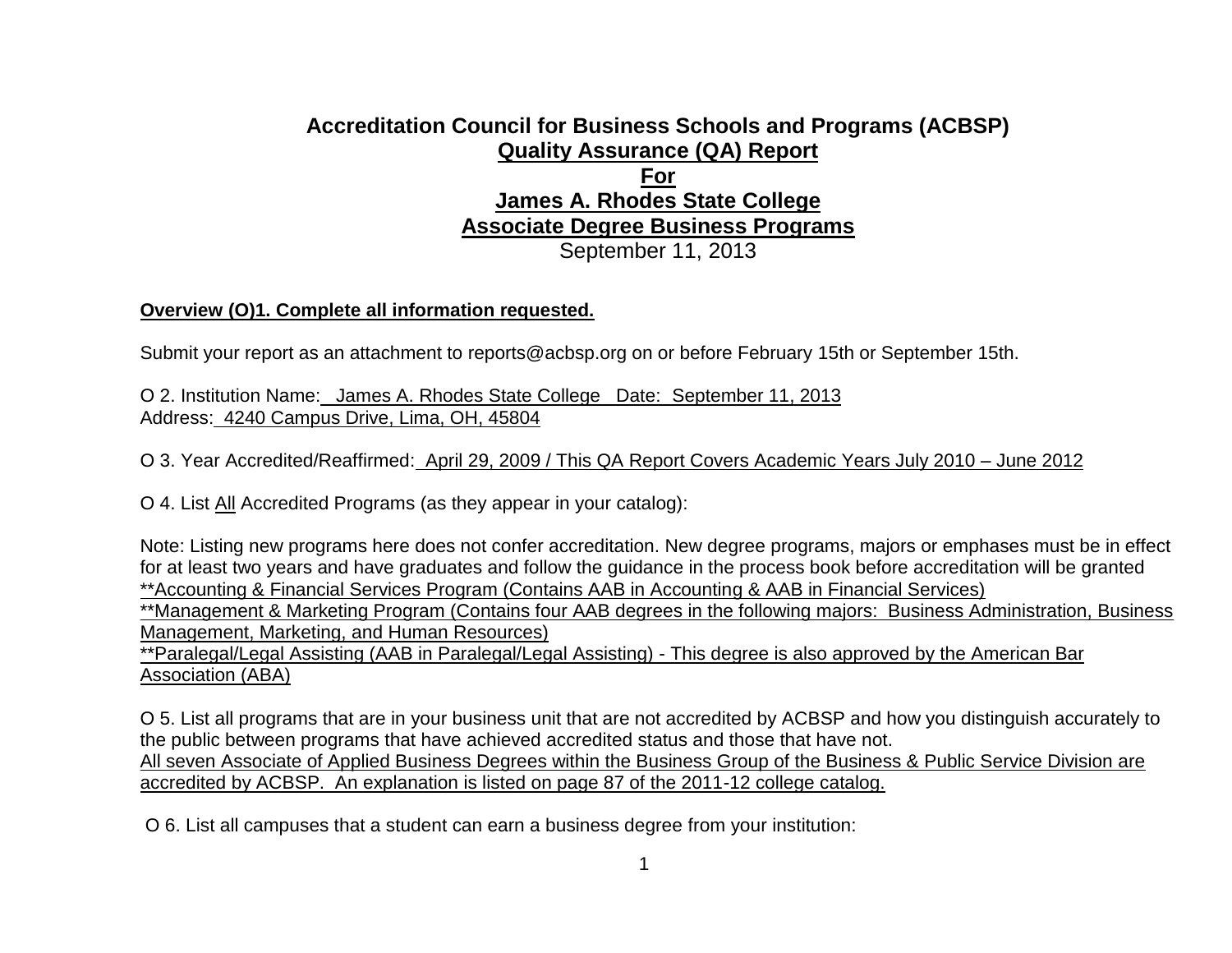Completion of all seven of the accredited associate degrees must be accomplished at the 4240 Campus Drive, Lima, OH 45804 campus. Starting the 2011-2012 academic year the AAB degree in Business Administration was offered in a fully online format.

O 7. Person completing report Name: Cara E. Rex, Chair of Accounting & Financial Services, Rhodes State College Phone: 419-995-8323 E-mail address: rex.c@rhodesstate.edu ACBSP Champion name: Cara E. Rex, Chair of Accounting & Financial Services ACBSP Co-Champion name: N/A

O 8. Conditions or Notes to be Addressed: You do not need to address Opportunity for Improvement (OFI). Please explain and provide the necessary documentation/evidence for addressing each condition or note since your last report. No conditions or notes to be addressed.

Are you requesting the Board of Commissioners to remove notes or conditions (if the justification for removal is lengthy consider attaching an appendix to QA report):

Remove Note: Not Applicable

Remove Condition: Not Applicable

Do not remove note or condition. Explain the progress made in removing the note or condition: Not Applicable

O 9. The business unit must routinely provide reliable information to the public on their performance, including student achievement such as assessment results.

Describe how you routinely provide reliable information to the public on your performance, including student achievement such as assessment results and program results.

# **Student Achievement Results:**

Due to FERPA regulations the institution is prohibited from releasing specific student academic information without a written waiver from the student. Students who permit such release are listed on Semester "Deans List" public relations announcements. Generalized student achievement information is released at semi-annual program advisory committee meetings and as appropriate at annual events such as:

1. College Wide Program Advisory Meeting

2. College Wide Program Advisory Chair Meeting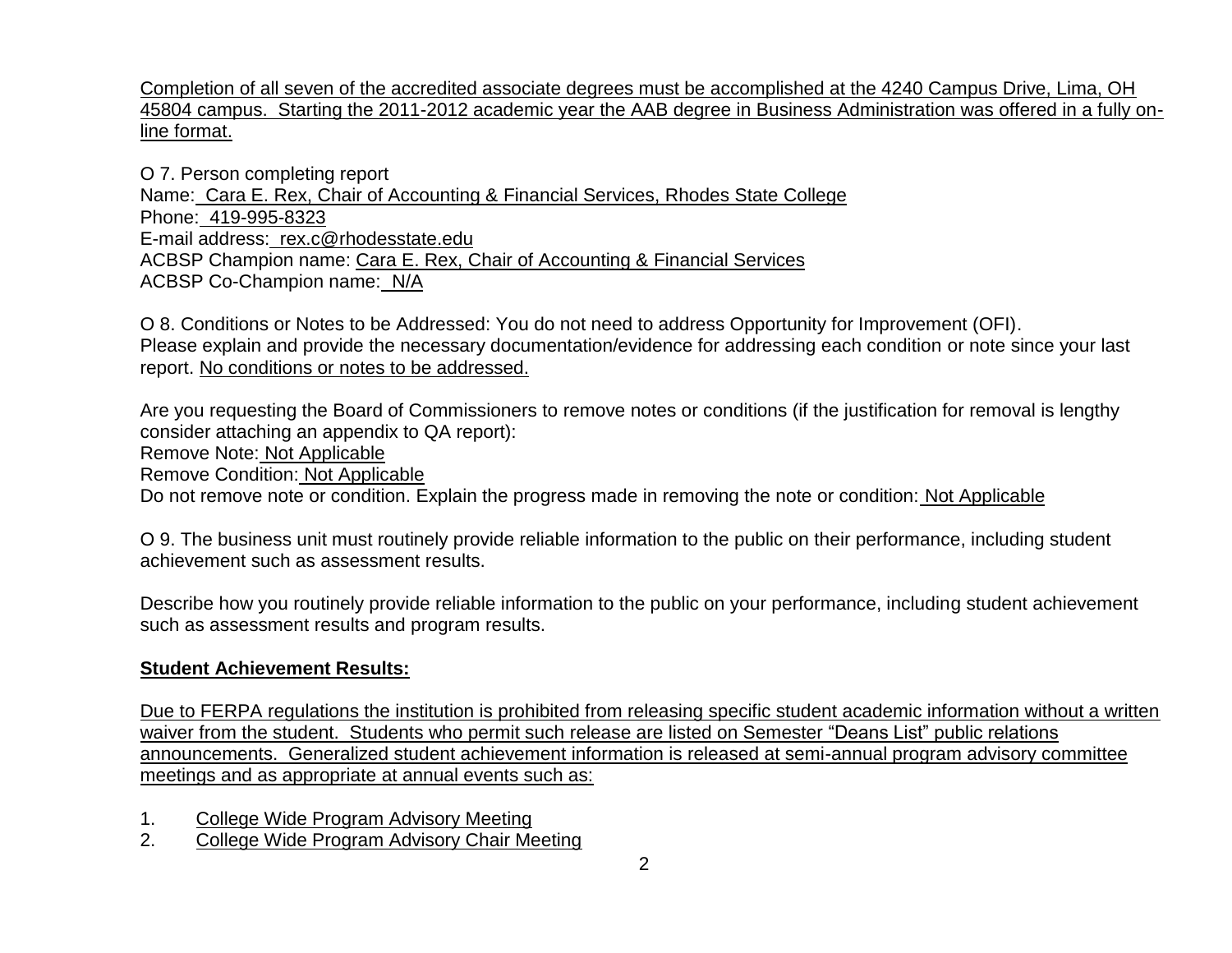- 3. College Wide Commencement
- 4. College Wide Academic Awards Ceremony
- 5. Alpha Beta Gamma Induction Ceremony.
- 6. College Web site for institutional effectiveness

Please see the following websites with ACBSP Accreditation and Graduate Status reports that are available to the public:

http://www.rhodesstate.edu/Current%20Students/Academic%20Programs/Business%20and%20Public%20Service/Accountin g-Financial%20Services-Real%20Estate/Accounting.aspx - Accreditation Tab

http://www.rhodesstate.edu/Current%20Students/Academic%20Programs/Business%20and%20Public%20Service/Managem ent%20and%20Marketing/Business%20Administration.aspx - Accreditation Tab

http://www.rhodesstate.edu/Current%20Students/Academic%20Programs/Business%20and%20Public%20Service/Paralegal -Legal%20Assisting%20Degree%20Program.aspx - Accreditation Tab

Please see the following website with Institutional and Divisional "Fast Facts" that is available to the public:

http://www.rhodesstate.edu/~/media/pdf/InstitutionalEffectiveness/2012%20Fast%20Facts.ashx

Student Learning Outcome Assessment Results: Such as what you report in standard #4, accounting assessment, management assessment, critical thinking, communication, etc. How do you make the results public?

# **Student Learning Outcome Assessment Results:**

The College has an internal assessment process that evaluates student learning at the course, program, and institutional levels. This system is also used to evaluate program and department effectiveness. The data gathered through this process is used for informed decision making and continuous improvement. The Business Division Programs conduct two Program Advisory Committee Meetings per academic year. The Advisory Committees are made up of members of the public that work in fields relevant to each Business Division Program. Information is provided in these meetings concerning specific course and program learning objectives and outcomes. The advisory committee members provide feedback which steers specific course and program learning objectives for future terms.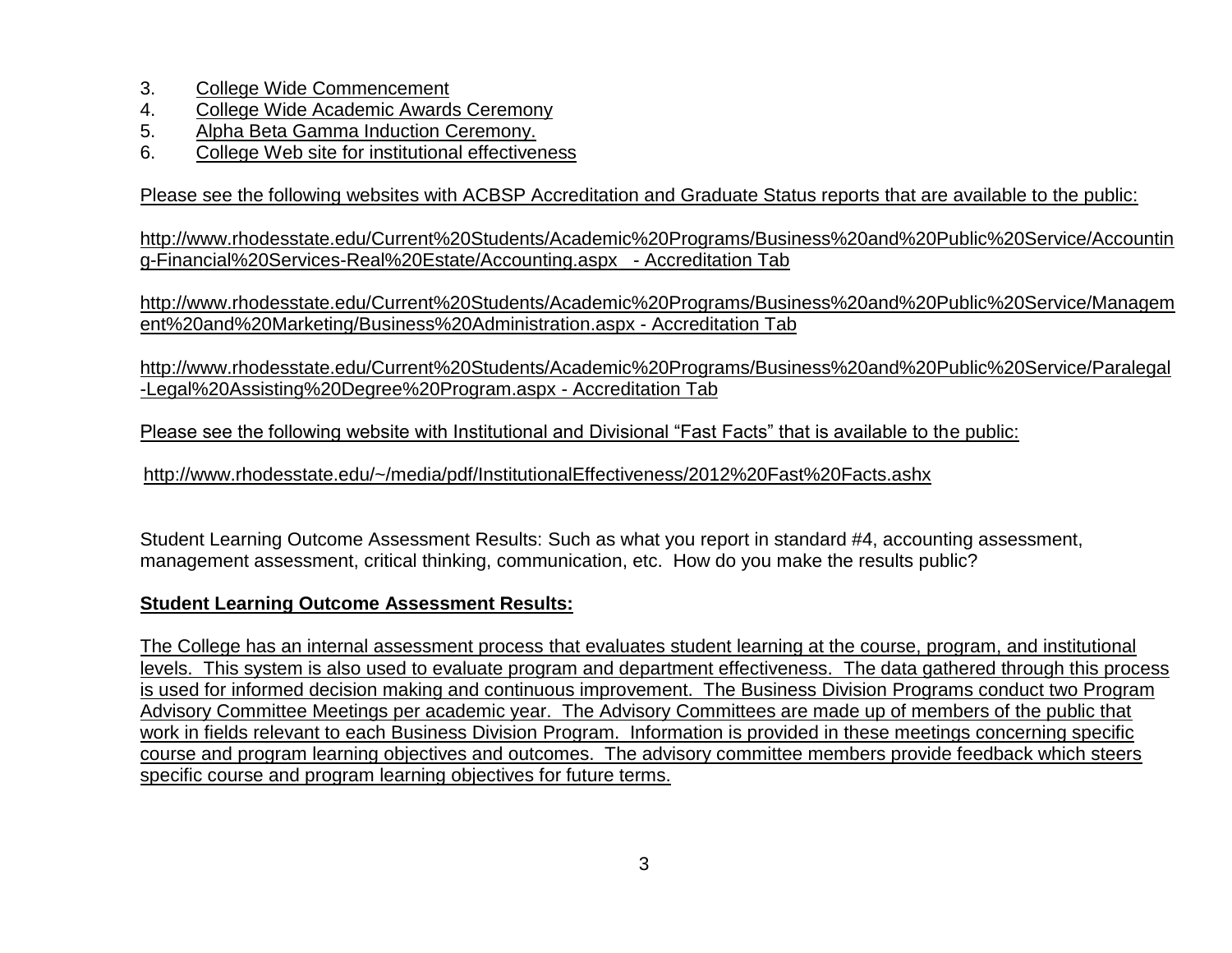Program Results: Such as what you report in standard #4, graduation rates, retention rates, job placement, etc. How do you make the results public?

# **Program Results:**

Program results are available to the public through the following:

Graduation Rates: Degrees Awarded by each division of the institution is available to the Public at the following website: http://www.rhodesstate.edu/~/media/pdf/InstitutionalEffectiveness/2012%20Fast%20Facts.ashx

Retention Rates: Retention Information for the institution as a whole is available to the Public at the following website: http://www.rhodesstate.edu/~/media/pdf/InstitutionalEffectiveness/2012%20Fast%20Facts.ashx

Job placement rates: Annually the institution prepares a Graduate Status Report that details Job Placement Rates by Division and Major. These reports are available to any members of the public who request them from Rhodes' Career Services Office.

**Standard #1 Leadership**

# **Organization**

a. List any organizational or administrative personnel changes within the business unit since your last report.

# **Changes since last QA Report:**

**BPS Division Dean**

\*\*Retirement of Michael Rex, Dean of Business & Public Service (12/31/2011) \*\*Appointment of Brenda Rizor, Dean of Business & Public Service (1/9/2012)

# **Academic Program Chairs**

\*\*Retirement of Diane Maloney, Chair of Accounting & Financial Services Program (6/30/2011) \*\*Appointment of Christine Cross, Interim Chair of Accounting & Financial Services Program (9/1/2011) \*\*Appointment of Les Finley, Interim Chair of Management & Marketing Program (1/10/12) \*\*Resignation of Christine Cross, Interim Chair of Accounting & Financial Services Program (6/30/2012)

# **Full time Business Faculty**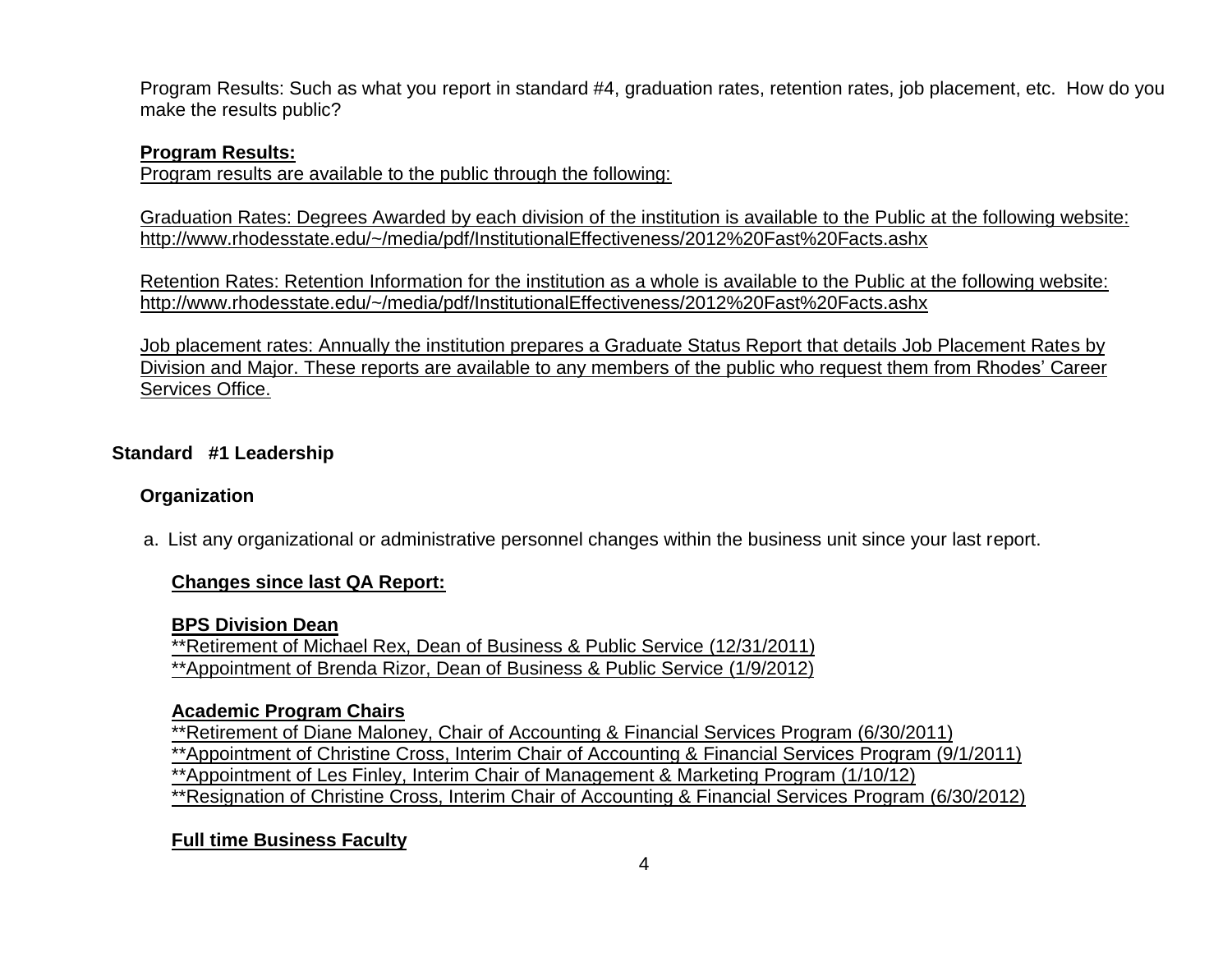\*\*Hired Amanda Weimerskirch, Instructor in Accounting & Financial Services Program (9/14/2011) \*\*Resignation of Amanda Weimerskirch, Instructor in Accounting & Financial Services Program (6/13/2012)

b. List all new sites where students can earn an accredited business degree (international campus, off-campus or on campus, on-line) that have been added since your last report.

There are no new physical campus locations, but starting in the 2011-2012 academic year the AAB degree in Business Administration is now offered in a fully on-line format.

**Standard #2 Strategic Planning** (this standard not typically addressed in the QA report) This is used as a place holder to allow all the other standards to be addressed in the QA report and keep the numbering system consistent with self-studies and QA reports.

# **Standard #3 Student and Stakeholder Focus**

**Complete the following table. Provide three or four examples, reporting what you consider to be the most important data. It is not necessary to provide results for every process.** 

| <b>Student- and Stakeholder-Focused</b><br><b>Results</b> | Student- and stakeholder-focused results examine how well your organization<br>satisfies students and stakeholders key needs and expectations.<br>Performance measures may include: satisfaction and dissatisfaction of current and<br>past students and key stakeholders, perceived value, loyalty, persistence, or other<br>aspects of relationship building. |
|-----------------------------------------------------------|-----------------------------------------------------------------------------------------------------------------------------------------------------------------------------------------------------------------------------------------------------------------------------------------------------------------------------------------------------------------|
|                                                           | Measurement instrument or processes may include end of course surveys, alumni<br>surveys, Internship feedback, etc.                                                                                                                                                                                                                                             |
|                                                           | Each academic unit must demonstrate linkages to business practitioners and<br>organizations, which are current and significant, including an advisory board.                                                                                                                                                                                                    |
|                                                           | Periodic surveys should be made of graduates, transfer institutions, and/or                                                                                                                                                                                                                                                                                     |

**Standard 3 - Student and Stakeholder-Focused Results**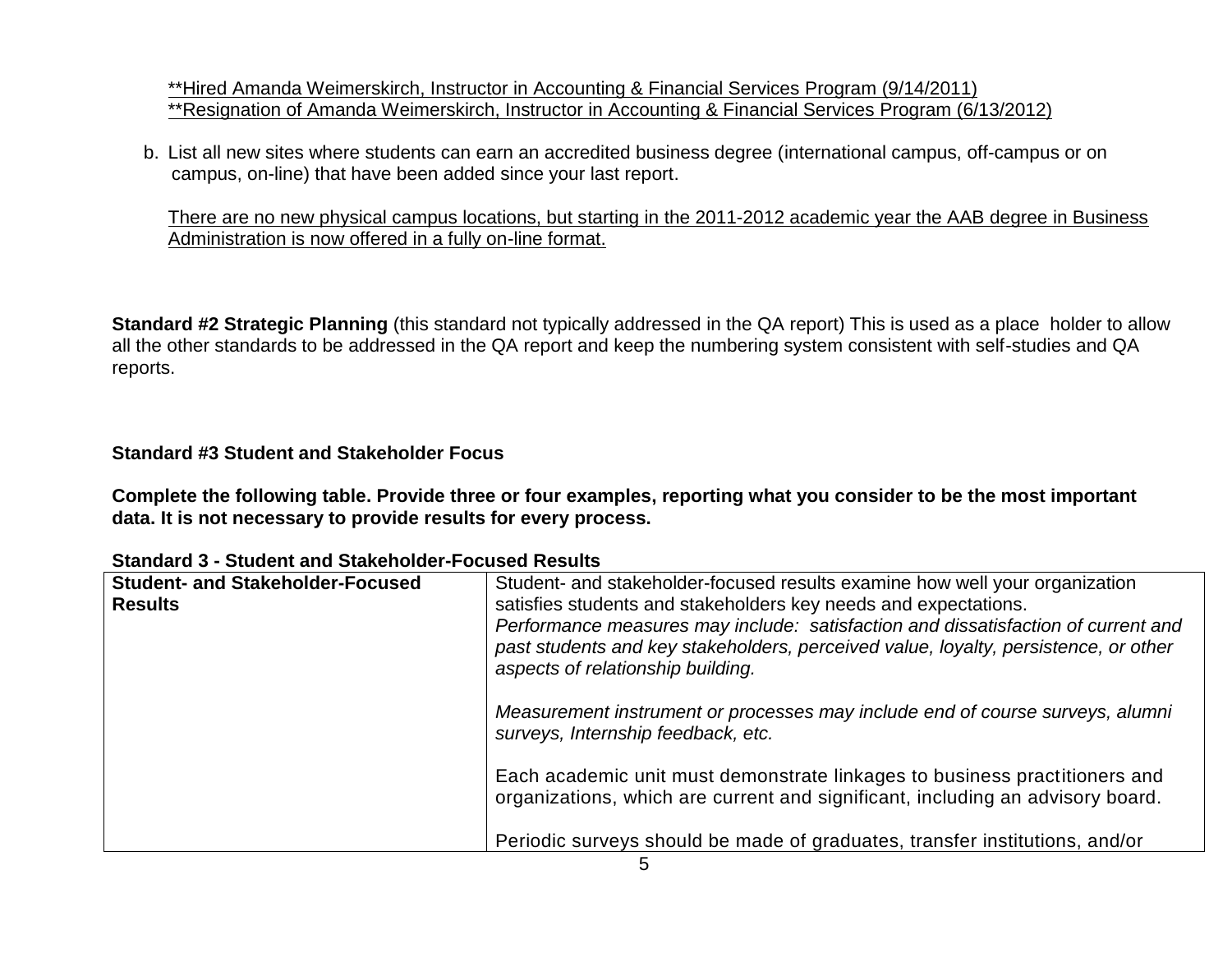|                                                                                                                                     |                                                                                              |                                                                                             |                                                                                                                                                                                                                           |                                                                                                                                                                                                                                                                                                                                                                                                                                                | employers of graduates to obtain data on the success of business programs in<br>preparing students to compete successfully for entry-level positions.                  |
|-------------------------------------------------------------------------------------------------------------------------------------|----------------------------------------------------------------------------------------------|---------------------------------------------------------------------------------------------|---------------------------------------------------------------------------------------------------------------------------------------------------------------------------------------------------------------------------|------------------------------------------------------------------------------------------------------------------------------------------------------------------------------------------------------------------------------------------------------------------------------------------------------------------------------------------------------------------------------------------------------------------------------------------------|------------------------------------------------------------------------------------------------------------------------------------------------------------------------|
|                                                                                                                                     |                                                                                              |                                                                                             | <b>Analysis of Results</b>                                                                                                                                                                                                |                                                                                                                                                                                                                                                                                                                                                                                                                                                |                                                                                                                                                                        |
| <b>Performance</b><br><b>Measure</b>                                                                                                | What is your<br>measurement<br>instrument or                                                 | <b>Current</b><br><b>Results</b>                                                            | <b>Analysis of</b><br><b>Results</b>                                                                                                                                                                                      | <b>Action Taken or</b><br><b>Improvement</b><br>made                                                                                                                                                                                                                                                                                                                                                                                           | <b>Insert Graphs or Tables of Resulting</b><br><b>Trends</b>                                                                                                           |
| <b>Measurable</b><br>goal<br>What is your<br>goal?                                                                                  | process?<br>(Indicate<br>length of<br>cycle)                                                 | <b>What are</b><br>your current<br>results?                                                 | What did you<br>learn from<br>the results?                                                                                                                                                                                | What did you<br>improve or what<br>is your next<br>step?                                                                                                                                                                                                                                                                                                                                                                                       | (3-5 data points preferred)                                                                                                                                            |
| The Accredited<br><b>Business Group</b><br>Programs will<br>achieve an 80%<br>placement rate<br>from the graduate<br>status report. | The Annual<br><b>Graduate Survey</b><br>Report from the<br><b>Career Services</b><br>Office. | Respondents<br>from the survey<br>have exceeded<br>the goal for the<br>last seven<br>years. | Results from the<br>2010 & 2011<br>graduate surveys<br>trended up from<br>2008 and 2009.<br>The Results from<br>the 2012<br><b>Graduate Survey</b><br>showed an 82%<br>placement rate<br>which exceeds<br>the 80% target. | The local job market<br>has strengthened from<br>the recession years of<br>2008 & 2009. The<br><b>Career Services Office</b><br>continues to offer<br>numerous job fairs,<br>interview workshops, &<br>business etiquette<br>training sessions for<br>students. Accounting,<br>Finance, &<br>Management capstone<br>courses are now<br>incorporating interview<br>and business<br>professionalism skills<br>within the capstone<br>coursework. | <b>Annual Graduation Survey</b><br>100%<br>90%<br>80%<br>70%<br>60%<br>Goal<br>50%<br>■ Actual<br>40%<br>30%<br>20%<br>10%<br>0%<br>2006 2007 2008 2009 2010 2011 2012 |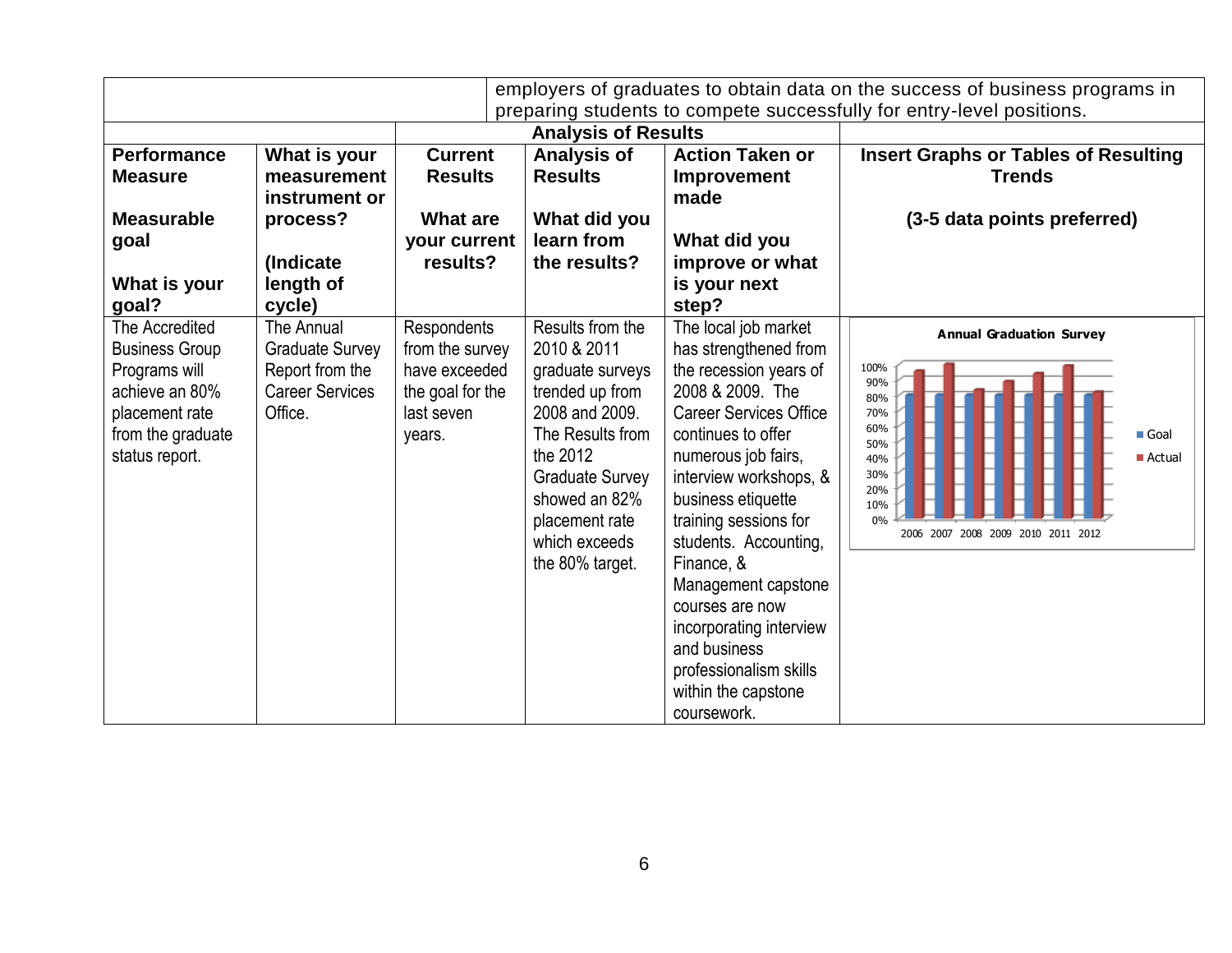| 75% of employers<br>surveyed of<br>Paralegal<br>graduates will<br>report that Rhodes<br>State prepares<br>graduates "very<br>well" or "well". | 2012 Paralegal<br>Employer Survey.                            | Employer<br>responders<br>having<br>experience with<br><b>Rhodes</b><br>paralegal<br>graduates<br>reported 60%<br>were prepared<br>"very well" or<br>"well". The<br>remaining 40%<br>were reported to<br>have been<br>prepared<br>"adequately". | Overall<br>employers feel<br>that Rhodes State<br>graduates are<br>prepared for entry<br>level paralegal<br>positions. The<br>variety of different<br>types of<br>employers for<br>paralegal<br>graduates<br>provides<br>challenges to<br>develop<br>curriculum that | Paralegal Program will<br>follow up with a 2015<br>employer survey to<br>gauge employer<br>satisfaction.<br>One area of focus will<br>be to improve the<br>response rates to allow<br>for a more accurate<br>picture of employer<br>satisfaction. | Paralegal Employer Survey - Level of<br>Preparation<br>■ Very Well<br>40%<br>40%<br>$\blacksquare$ Well<br><b>Adequately</b><br>20%                                                        |
|-----------------------------------------------------------------------------------------------------------------------------------------------|---------------------------------------------------------------|-------------------------------------------------------------------------------------------------------------------------------------------------------------------------------------------------------------------------------------------------|----------------------------------------------------------------------------------------------------------------------------------------------------------------------------------------------------------------------------------------------------------------------|---------------------------------------------------------------------------------------------------------------------------------------------------------------------------------------------------------------------------------------------------|--------------------------------------------------------------------------------------------------------------------------------------------------------------------------------------------|
| 75% of Paralegal<br>graduates surveyed<br>will report that<br><b>Rhodes State</b><br>prepares them<br>"very well" or<br>"well".               | 2004, 2006,<br>2009, & 2012<br>Paralegal<br>graduate surveys. | In the 2012<br>survey 80% of<br>Graduates<br>indicated that<br><b>Rhodes State</b><br>prepared them<br>"very well" or<br>"well" for their<br>paralegal<br>positions.                                                                            | meets all of their<br>diverse needs.<br>Program has a<br>strong history of<br>graduate &<br>employer<br>satisfaction.                                                                                                                                                | Program will follow up<br>with a 2015 graduate<br>survey to gauge<br>graduate satisfaction.<br>One area of focus will<br>be to improve the<br>response rates to allow<br>for a more accurate<br>picture of graduate<br>satisfaction.              | <b>Paralegal Graduate Surveys</b><br>70%<br>60%<br>50%<br>■ 2004<br>40%<br>30%<br>■ 2006<br>20%<br>■ 2009<br>10%<br>■2012<br>0%<br><b>Well</b><br>Not year well<br>Very Well<br>Adequately |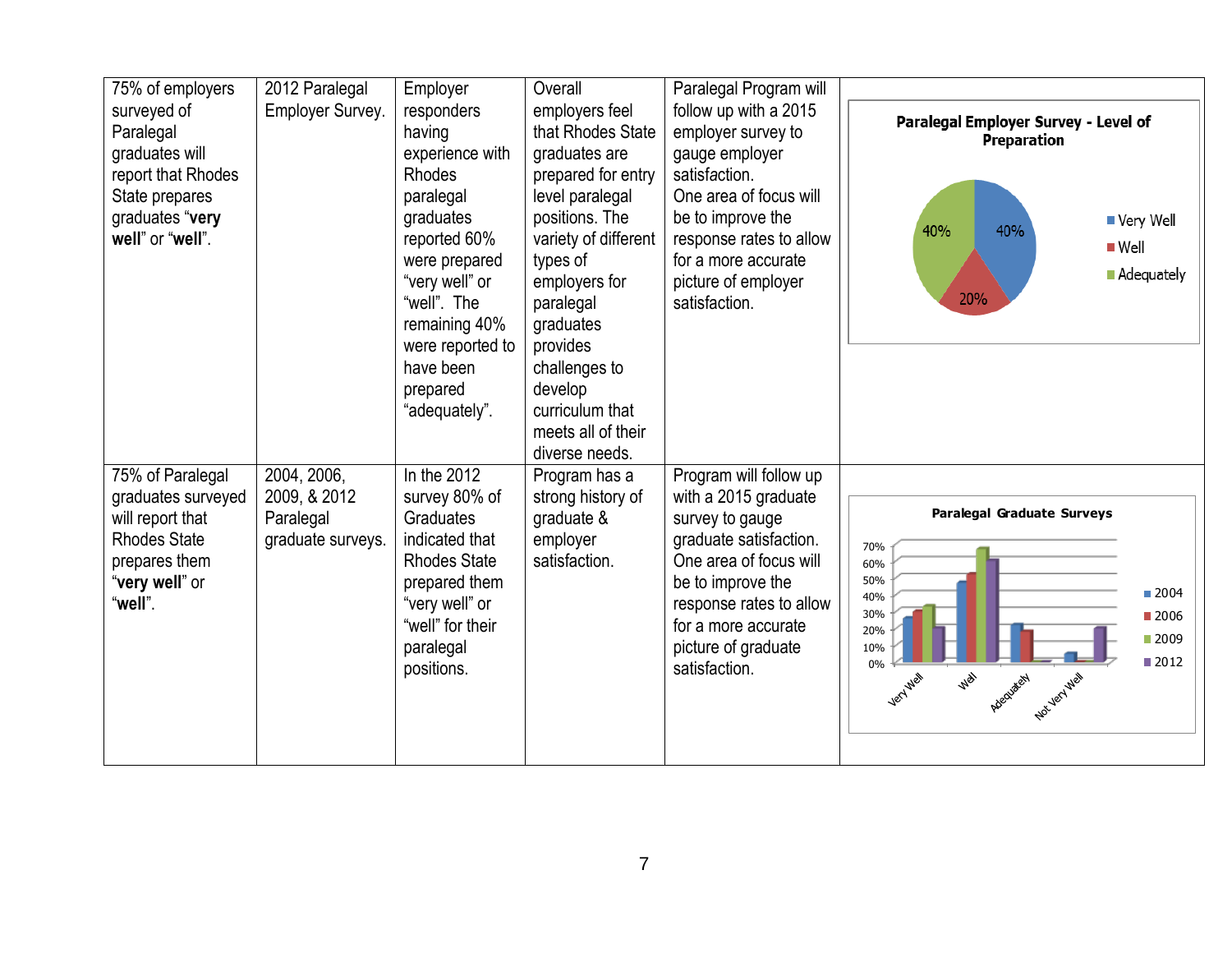| The Accredited        | Agendas &        | All three       | Program Chairs     | The Business Group          | AY 2006-07 = 6 meetings   |
|-----------------------|------------------|-----------------|--------------------|-----------------------------|---------------------------|
| <b>Business Group</b> | Minutes from     | Accredited      | should continue    | Programs are working        | $AY$ 2007-08 = 6 meetings |
| Programs will         | Program Advisory | <b>Business</b> | to plan meetings   | with Rhodes State's         | $AY$ 2008-09 = 6 meetings |
| conduct two           | Committee        | Programs met    | well in advance to | <b>Institution Research</b> | AY 2009-10 = 6 meetings   |
| Program Advisory      | meetings.        | goal            | accommodate        | Department to develop       | AY 2010-11 = 6 meetings   |
| Committee             |                  |                 | member's           | an advisory committee       | $AY$ 2011-12 = 6 meetings |
| Meetings per          |                  |                 | schedules.         | member satisfaction         |                           |
| academic year.        |                  |                 |                    | survey. This survey         |                           |
|                       |                  |                 |                    | should help gauge the       |                           |
|                       |                  |                 |                    | effectiveness and           |                           |
|                       |                  |                 |                    | efficiency of the           |                           |
|                       |                  |                 |                    | Program Advisory            |                           |
|                       |                  |                 |                    | Committee meetings.         |                           |

**Standard #4 Measurement and Analysis of Student Learning and Performance**

# **a. Program Outcomes**

**List outcomes, by accredited program - Program outcomes should be used as part of a student learning assessment plan and be measurable.** 

# **\*\*AAB in Accounting**

- Students will have the computational skills necessary for accounting applications.
- Students will display the ability to critically think and analyze information using accounting knowledge.
- Students will display an awareness of diversity and its effects on the workplace.
- Students will display proficient skills & abilities in writing by producing correct, effective & coherent papers.
- Students will be familiar with GAAP concepts.
- Students will complete assignments in a professional manner.
- Students will be aware of an accountant's responsibility to the profession, clients, employers and governing bodies.
- Students will display necessary interpersonal skills required in typical work situations.

# **\*\*AAB in Financial Services**

- Students will perform assignments with an expected degree of expertise and use computational skills when appropriate.
- Students will exhibit the ability to assess various business situations.
- Students will demonstrate an understanding of the appropriate computer software.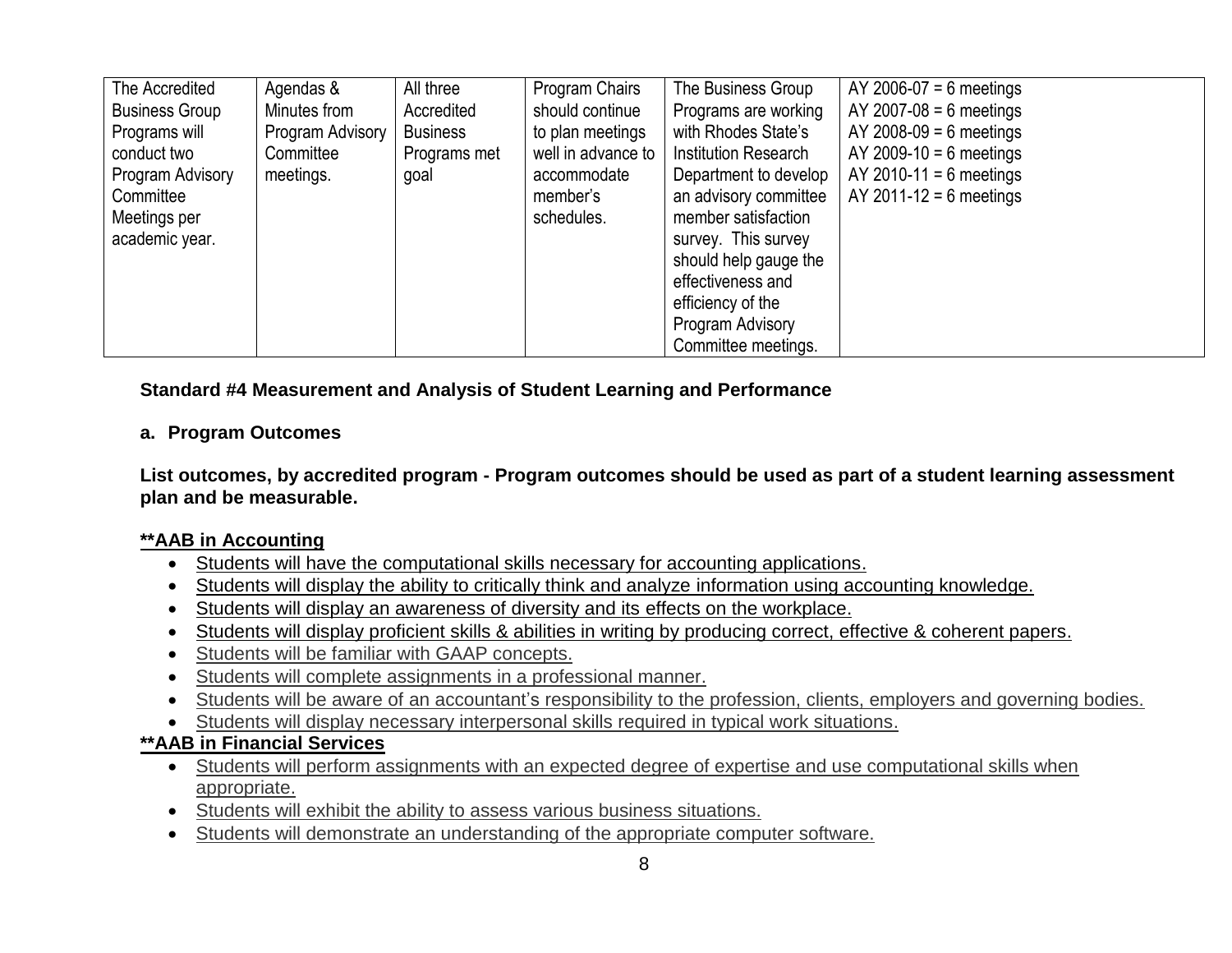- Students will have the ability to share ideas in a professional manner, verbally and in written form, by producing correct, effective, and coherent papers.
- Students will be responsible for completing work assignments in a timely and trustworthy manner.
- Students will have the ability to work unsupervised in a self-sufficient manner, allowing for a leadership role in the workplace. Students will also have the necessary interpersonal skills to work with others, allowing for compromise when appropriate.
- Students will be well informed concerning current events relating to the financial profession.
- Students will be capable of applying sales techniques.

# **\*\*AAB in Business Administration**

- Students will display an awareness of diversity and its effects in the workplace.
- Students will demonstrate proficient writing skills necessary for communication within a business environment.
- Students will use problems and case studies to develop critical thinking skills necessary to be successful within a business environment.
- Students will develop an awareness of diverse management styles.
- Students will be able to utilize the SWOT analysis tool to analyze internal and external business strategies.
- Students will work together in teams to develop a comprehensive business plan.
- Students will be able to utilize current technology that is common within a business environment.

# **\*\*AAB in Business Management**

- Students will use problems and case studies to develop critical thinking skills necessary to be successful within a business management environment.
- Students will utilize research skills to complete case studies relevant to business management trends.
- Students will demonstrate proficient writing skills necessary for communication within a business management environment.
- Students will use excel spreadsheet to demonstrate an understanding of sales forecasting and profit-loss statements.
- Students will be able to utilize the SWOT analysis tool to analyze internal and external business strategies.
- Students will work together in teams to develop a comprehensive business plan.

# **\*\*AAB in Marketing**

- Students will demonstrate the skills and knowledge necessary to be effective in the field of marketing.
- Students will demonstrate the ability to formulate structurally sound marketing plans that supports the 4P's (product, price, promotion, and place).
- Students will display thorough analysis and reasoning when preparing SWOT analysis.
- Students will be able to identify and explain market growth and market share based on research.
- Students will be able to identify a target market and its segmentations, and position a product accordingly.
- Students will develop a marketing plan and implementation timelines for that marketing plan.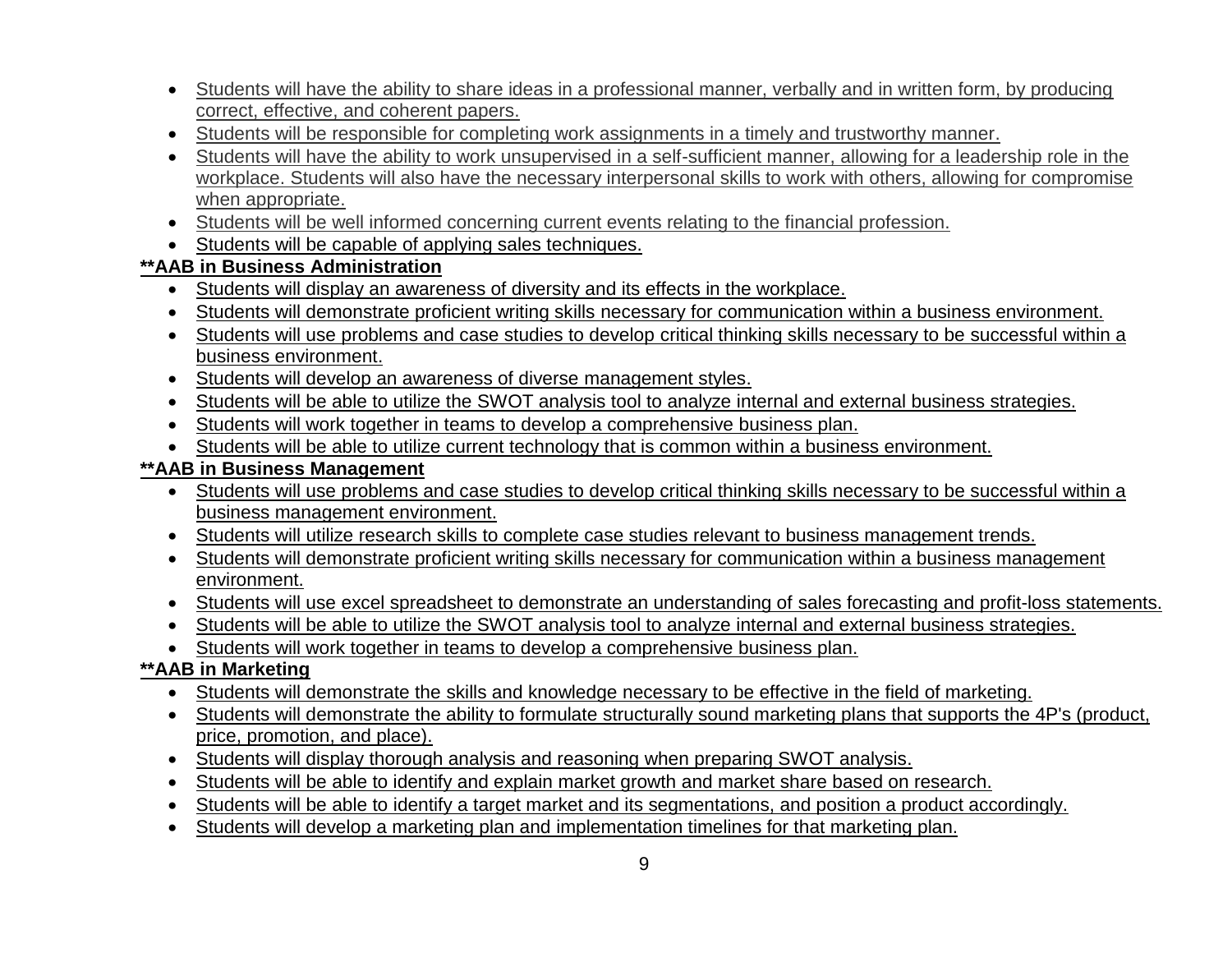# **\*\*AAB in Human Resources**

- Students will use a human resource simulation project to develop critical thinking skills necessary to be successful within a human resource environment.
- Students will demonstrate the ability to manage a human resources budget.
- Students will work together in teams to develop a comprehensive business plan.
- Students will present an understanding of management's impact on organizational behavior.
- Students will have an understanding of the impact that motivation has on employee performance.
- Students will successfully complete a self-growth awareness assessment of their management style.

# **\*\*AAB in Paralegal/Legal Assisting**

- Students will display an awareness of diversity and global business practices.
- Students will demonstrate critical thinking skills necessary to be successful in the field of legal assisting.
- Students will demonstrate proficient legal analysis and writing skills.
- Students will be capable of using electronic resources as used in modern legal practices to obtain and apply information related to the field of legal assisting.

# **b. Performance Results**

**Complete the following table. Provide three or four examples, reporting what you consider to be the most important data. It is not necessary to provide results for every process.** 

#### **Performance Indicator Definition 1. Student Learning Results (Required for each accredited program)** A student learning outcome is one that measures a specific competency attainment. *Examples of a direct assessment (evidence) of student learning attainment that might be used include: capstone performance, third-party examination, faculty-designed examination, professional performance, licensure examination).* Add these to the description of the measurement instrument in column two: Direct - Assessing student performance by examining samples of student work. Indirect - Assessing indicators other than student work such as getting feedback from the student or other persons who may provide relevant information. Formative – An assessment conducted during the student's education. Summative – An assessment conducted at the end of the student's education. Internal – An assessment instrument that was developed within the business unit. External – An assessment instrument that was developed outside the business unit. Comparative – Compare results between classes, between online and on ground classes, Between

# **Standard 4 Student Learning Results (Required for each accredited program)**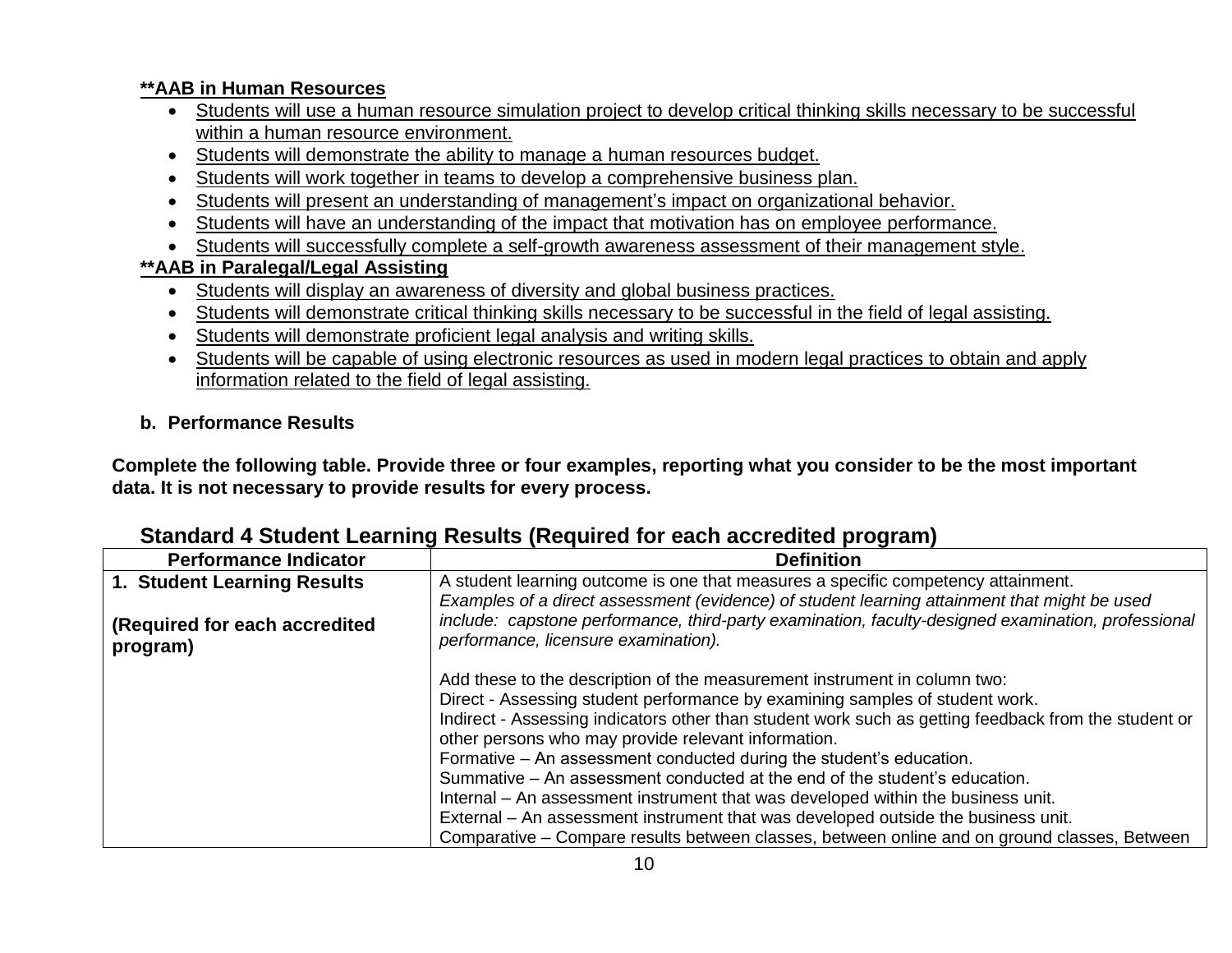|                                                                                                                                                             |                                                                                                                                                                                                                                                                                                                                                |                                                                                 | comparable data.                                                                                                                                                                       |                                                                                                                                                                                                                                                      | professors, between programs, between campuses, or compare to external results such as results<br>from the U.S. Department of Education Research and Statistics, or results from a vendor providing |  |  |
|-------------------------------------------------------------------------------------------------------------------------------------------------------------|------------------------------------------------------------------------------------------------------------------------------------------------------------------------------------------------------------------------------------------------------------------------------------------------------------------------------------------------|---------------------------------------------------------------------------------|----------------------------------------------------------------------------------------------------------------------------------------------------------------------------------------|------------------------------------------------------------------------------------------------------------------------------------------------------------------------------------------------------------------------------------------------------|-----------------------------------------------------------------------------------------------------------------------------------------------------------------------------------------------------|--|--|
|                                                                                                                                                             |                                                                                                                                                                                                                                                                                                                                                |                                                                                 | <b>Analysis of Results</b>                                                                                                                                                             |                                                                                                                                                                                                                                                      |                                                                                                                                                                                                     |  |  |
| <b>Performance</b><br><b>Measure</b>                                                                                                                        | What is your<br>measurement<br>instrument or                                                                                                                                                                                                                                                                                                   | <b>Current</b><br><b>Results</b>                                                | <b>Analysis of</b><br><b>Results</b>                                                                                                                                                   | <b>Action Taken or</b><br><b>Improvement made</b>                                                                                                                                                                                                    | <b>Insert Graphs or Tables of Resulting</b><br><b>Trends</b>                                                                                                                                        |  |  |
| <b>Measurable</b><br>goal                                                                                                                                   | process?<br><b>Grades</b>                                                                                                                                                                                                                                                                                                                      | <b>What are</b><br>your<br>current                                              | What did you<br>learn from<br>the results?                                                                                                                                             | What did you<br>improve or what is<br>your next step?                                                                                                                                                                                                | (3-5 data points preferred)                                                                                                                                                                         |  |  |
| What is your<br>goal?                                                                                                                                       | should not<br>be used                                                                                                                                                                                                                                                                                                                          | results?                                                                        |                                                                                                                                                                                        |                                                                                                                                                                                                                                                      |                                                                                                                                                                                                     |  |  |
|                                                                                                                                                             | (Indicate<br>length of<br>cycle)                                                                                                                                                                                                                                                                                                               |                                                                                 |                                                                                                                                                                                        |                                                                                                                                                                                                                                                      |                                                                                                                                                                                                     |  |  |
| 70% of<br>Accounting<br>students will<br>demonstrate<br>proficient writing<br>skills by<br>producing correct,<br>effective, and<br>coherent<br>assignments. | <b>ACC-230</b><br>Capstone course<br>(Internal &<br>Summative) All<br>programs are<br>assessed on an<br>annual basis to<br>measure student<br>learning<br>outcomes.<br>(Please see<br>program<br>outcomes under<br>Standard #4) The<br><b>Accounting Major</b><br>has been<br>selected as an<br>example to show<br>you how student<br>learning | Goal was<br>achieved or<br>exceeded in<br>four out of six<br>years<br>reported. | Continue 15<br>credit quarter<br>hours of course<br>work in<br>communication<br>and<br>reemphasized<br>writing portfolio<br>assignments that<br>are utilized in 5<br>separate courses. | The last three years have<br>been trending significantly<br>higher than the goal of<br>70%. An emphasis on<br>writing skills will continue as<br>the Accounting Program<br>converts from quarters to<br>semesters in the 2012-2013<br>academic year. | <b>Writing Skills</b><br>90%<br>80%<br>70%<br>60%<br>Goal<br>50%<br>40%<br>Actual<br>30%<br>20%<br>10%<br>0%<br>2007 2008 2009 2010 2011 2012                                                       |  |  |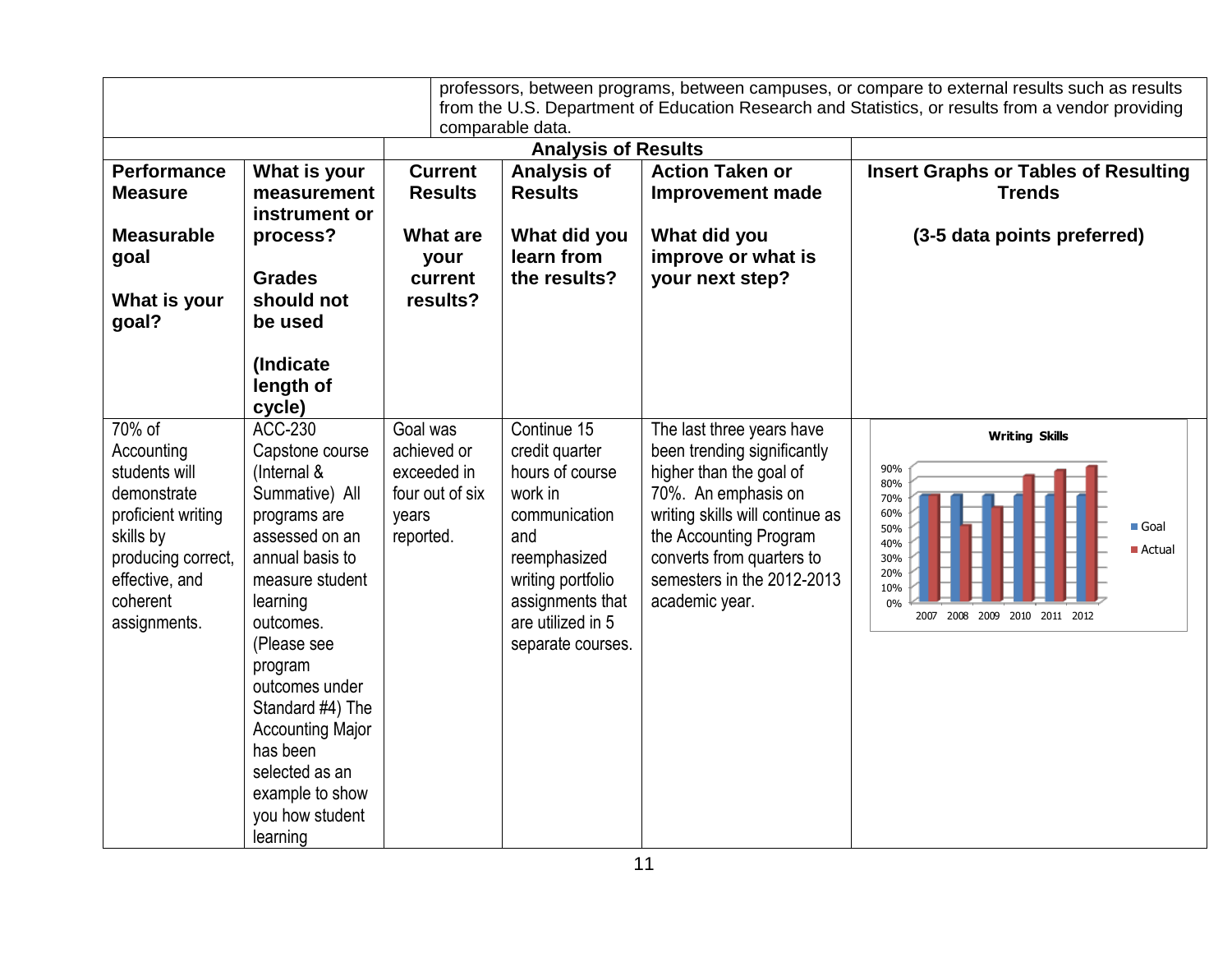|                                                                                                                                  | outcomes are<br>established and<br>measured.                                                                                                                                                             |                                                                                 |                                                                                                                                                         |                                                                                                                                                                 |                                                                                                                                                           |
|----------------------------------------------------------------------------------------------------------------------------------|----------------------------------------------------------------------------------------------------------------------------------------------------------------------------------------------------------|---------------------------------------------------------------------------------|---------------------------------------------------------------------------------------------------------------------------------------------------------|-----------------------------------------------------------------------------------------------------------------------------------------------------------------|-----------------------------------------------------------------------------------------------------------------------------------------------------------|
| 70% of<br>Accounting<br>students will<br>display the ability<br>to critically think<br>and analyze<br>accounting<br>information. | ACC-230<br>Capstone course<br>(Internal &<br>Summative) All<br>programs are<br>assessed on an<br>annual basis to<br>measure student<br>learning<br>outcomes.<br>(Please see                              | Goal was<br>achieved or<br>exceeded in<br>five out of six<br>years<br>reported. | Continue use of<br>in depth problems<br>in technical<br>courses that<br>require students<br>to synthesize<br>information and<br>make<br>recommendations | Assignments will continue<br>to be incorporated into the<br>curriculum which requires<br>analysis and<br>recommendations to users<br>of accounting information. | <b>Critical Thinking</b><br>90%<br>80%<br>70%<br>60%<br>Goal<br>50%<br>40%<br>Actual<br>30%<br>20%<br>10%<br>0%<br>2008<br>2009<br>2010 2011 2012<br>2007 |
|                                                                                                                                  | program<br>outcomes under<br>Standard #4) The<br><b>Accounting Major</b><br>has been<br>selected as an<br>example to show<br>you how student<br>learning<br>outcomes are<br>established and<br>measured. |                                                                                 |                                                                                                                                                         |                                                                                                                                                                 |                                                                                                                                                           |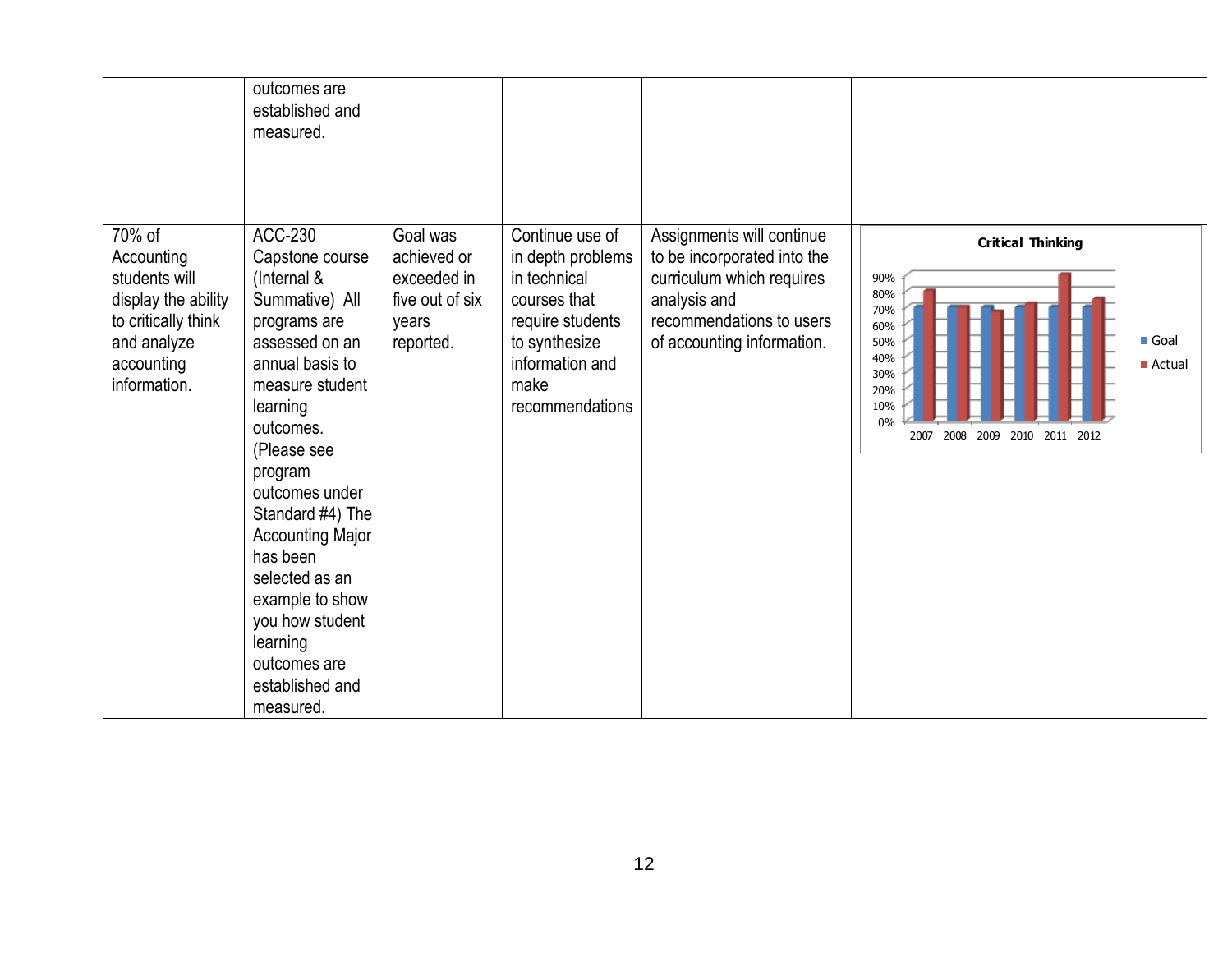| 70% of                                                                                                           | ACC-230                                                                                                                                                                                                                                                                                                                                                   | Goal was                                  | Continue to offer                                                | Feedback from graduates,                                                                                                                                                                                                                                                                                                                                | <b>GAAP</b>                                                                                                                          |
|------------------------------------------------------------------------------------------------------------------|-----------------------------------------------------------------------------------------------------------------------------------------------------------------------------------------------------------------------------------------------------------------------------------------------------------------------------------------------------------|-------------------------------------------|------------------------------------------------------------------|---------------------------------------------------------------------------------------------------------------------------------------------------------------------------------------------------------------------------------------------------------------------------------------------------------------------------------------------------------|--------------------------------------------------------------------------------------------------------------------------------------|
| Accounting                                                                                                       | Capstone course                                                                                                                                                                                                                                                                                                                                           | achieved or                               | a heavy mix of                                                   | employers, and transfer                                                                                                                                                                                                                                                                                                                                 |                                                                                                                                      |
| students will<br>demonstrate<br>familiarity with<br>Generally<br>Accepted<br>Accounting<br>Principles<br>(GAAP). | (Internal &<br>Summative) All<br>programs are<br>assessed on an<br>annual basis to<br>measure student<br>learning<br>outcomes.<br>(Please see<br>program<br>outcomes under<br>Standard #4) The<br><b>Accounting Major</b><br>has been<br>selected as an<br>example to show<br>you how student<br>learning<br>outcomes are<br>established and<br>measured. | exceeded in<br>all six years<br>reported. | upper level<br>technical courses<br>in the accounting<br>degree. | institutions indicate a high<br>level of satisfaction with<br>students graduating from<br>Rhodes with the Associate<br>of Applied Business Degree<br>in Accounting. The<br>Accounting Program will be<br>developing several new<br>courses for students in the<br>2012-2013 academic year<br>which will continue to<br>strengthen their GAAP<br>skills. | 100%<br>90%<br>80%<br>70%<br>60%<br>Goal<br>50%<br>■ Actual<br>40%<br>30%<br>20%<br>10%<br>0%<br>2008<br>2009 2010 2011 2012<br>2007 |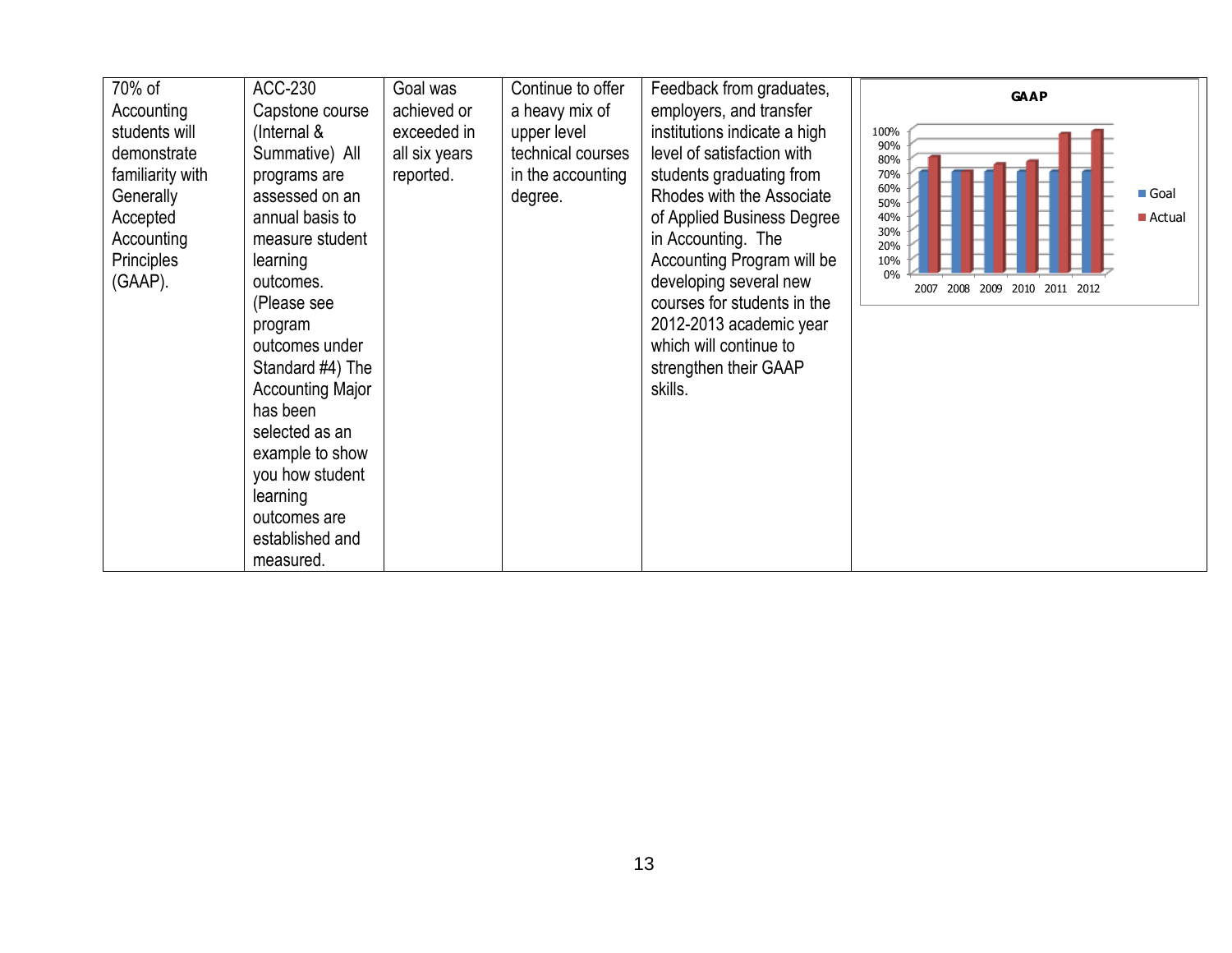| <b>Assess Business</b><br>Group Program<br>students using a<br>third party<br>external<br>evaluation<br>instrument.                                                                                   | Educational<br><b>Testing Service</b><br>(ETS) Major Field<br>Test (MFT) for<br>Associate Degree<br>Business.<br>(External,<br>Summative, &<br>Comparative) | Test was<br>administered<br>during the<br>Spring<br>Quarters of<br>2010, 2011, &<br>2012.                                                                                                                              | Students from all<br>three Business<br>Group Programs<br>were tested as a<br>component of<br>their capstone<br>course.                                                                                                                                                                                                                                                        | <b>Overall Mean Scaled score</b><br>for entire group of Rhodes<br>students ranged from 543-<br>549 out of perfect score of<br>600 during the last three<br>academic years. Rhodes<br>student's test results were<br>compared against 10 other<br>regional two year colleges<br>in Ohio, Indiana, &<br>Michigan and we found that<br>in the last two academic<br>years 22% of our students<br>scored in the top 1% of all<br>students tested. | AY 2009 - 2010 = 549<br>AY 2010 - 2011 = 545<br>AY 2011 - 2012 = 543                                                                      |
|-------------------------------------------------------------------------------------------------------------------------------------------------------------------------------------------------------|-------------------------------------------------------------------------------------------------------------------------------------------------------------|------------------------------------------------------------------------------------------------------------------------------------------------------------------------------------------------------------------------|-------------------------------------------------------------------------------------------------------------------------------------------------------------------------------------------------------------------------------------------------------------------------------------------------------------------------------------------------------------------------------|----------------------------------------------------------------------------------------------------------------------------------------------------------------------------------------------------------------------------------------------------------------------------------------------------------------------------------------------------------------------------------------------------------------------------------------------|-------------------------------------------------------------------------------------------------------------------------------------------|
| Due to curriculum<br>content variation it<br>was assumed that<br>Management &<br><b>Marketing Majors</b><br>will perform better<br>than Accounting,<br>Financial<br>Services, or<br>Paralegal majors. | Educational<br><b>Testing Service</b><br>(ETS) Major Field<br>Test (MFT) for<br>Associate Degree<br>Business.<br>(External,<br>Summative, &<br>Comparative) | Accounting &<br>Financial<br><b>Services</b><br>majors ranked<br>higher than<br>Management<br>& Marketing<br>majors all<br>three years.<br>Paralegal<br>Majors ranked<br>highest of all<br>majors on the<br>2011 test. | Historically,<br>Accounting and<br>Financial<br><b>Services Majors</b><br>perform the<br>strongest on the<br>Major Field Test.<br>The 2011<br>Paralegal class<br>was exceptionally<br>strong and that<br>showed in their<br>2011 Major Field<br>Test results.<br>More trend data<br>should be<br>gathered before<br>any curriculum or<br>course revisions<br>are implemented. | <b>Rhodes Business Programs</b><br>will continue to require all<br>students enrolled in<br>capstone classes to take<br>the ETS Major Field Test.<br>Data will continue to be<br>gathered and analyzed to<br>provide further insight into<br>how our students are<br>performing as a whole and<br>in comparison to other<br>regional two year colleges.                                                                                       | ETS/MFT Test 2010<br>560<br>555<br>550<br>ACC/FIN<br>545<br><b>PARALEG</b><br>540<br>MGT/MKT<br>535<br>530<br>525<br>2010<br>2011<br>2012 |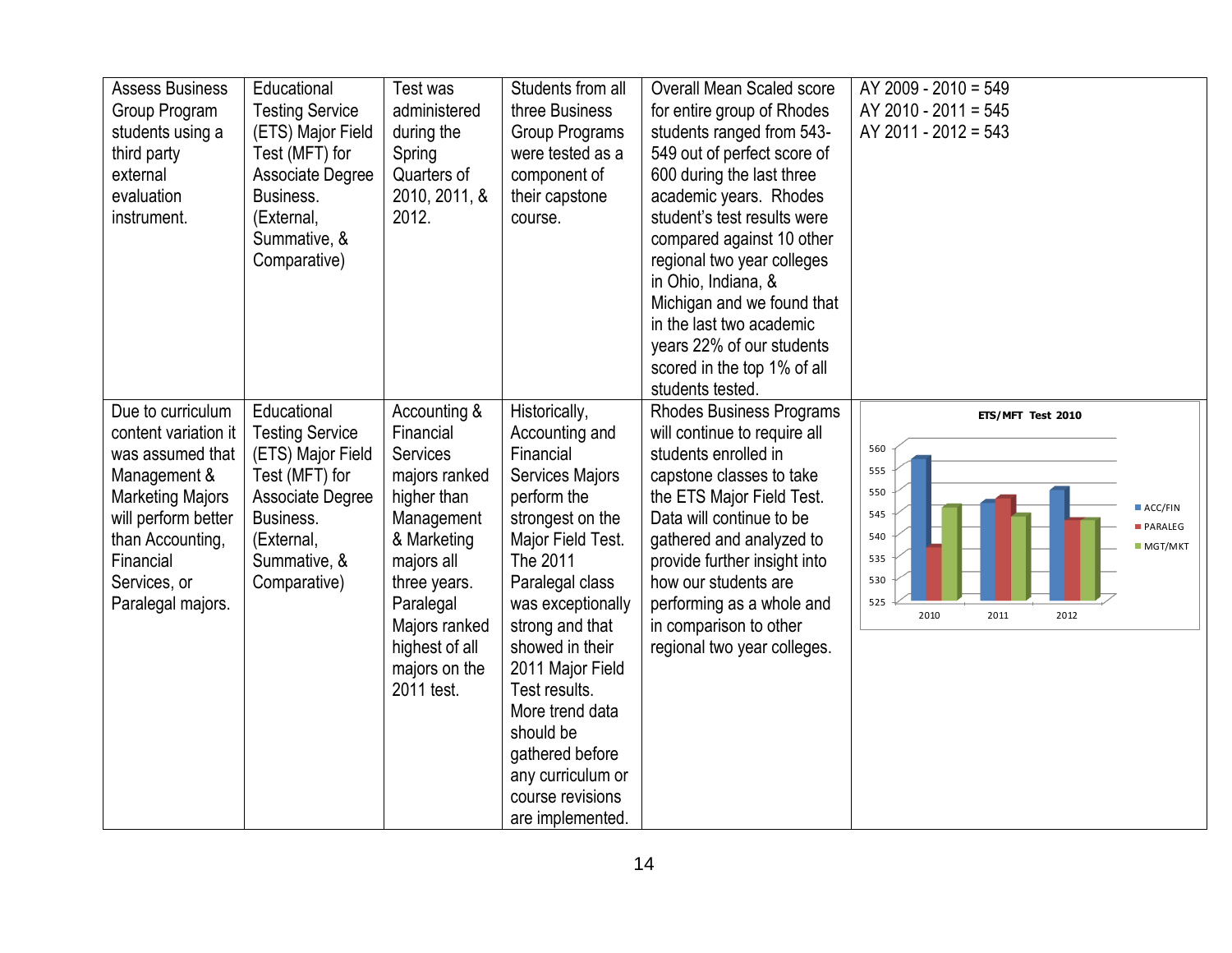| Due to curriculum | Educational            | During 2010 &          | Accounting and              | <b>Rhodes Business Programs</b> |            | <b>Accounting</b> |      |                                  |
|-------------------|------------------------|------------------------|-----------------------------|---------------------------------|------------|-------------------|------|----------------------------------|
| content variation | <b>Testing Service</b> | 2012                   | Financial                   | will continue to require all    | 70%        |                   |      |                                  |
| it was assumed    | (ETS) Major Field      | Accounting &           | Services Majors             | students enrolled in            | 60%        |                   |      |                                  |
| that certain      | Test (MFT) for         | Financial              | generally perform           | capstone classes to take        | 50%        |                   |      | ACC/FIN                          |
| majors will       | Associate Degree       | <b>Services</b>        | strongly in all four        | the ETS Major Field Test.       | 40%        |                   |      | <b>PARALEG</b>                   |
| perform better in | Business.              | Majors                 | subject areas.              | Data will continue to be        | 30%<br>20% |                   |      | <b>MGT/MKT</b>                   |
| related test      | (External,             | recorded the           | Management and              | gathered and analyzed to        | 10%        |                   |      |                                  |
| subject areas.    | Summative, &           | highest scores         | <b>Marketing Majors</b>     | provide further insight into    | 0%<br>2010 | 2011              | 2012 |                                  |
|                   | Comparative)           | in all four            | generally perform           | how our students are            |            |                   |      |                                  |
|                   |                        | subject areas          | strongly in the             | performing as a whole and       |            | <b>Economics</b>  |      |                                  |
|                   |                        | (Accounting,           | areas of                    | in comparison to other          | 70%        |                   |      |                                  |
|                   |                        | Economics,             | Management &                | regional two year colleges.     | 60%        |                   |      |                                  |
|                   |                        | Management,            | Marketing and               |                                 | 50%<br>40% |                   |      | ACC/FIN                          |
|                   |                        | & Marketing).          | are weakest in              |                                 | 30%        |                   |      | <b>PARALEG</b><br><b>MGT/MKT</b> |
|                   |                        | During 2011            | Accounting.                 |                                 | 20%        |                   |      |                                  |
|                   |                        | Paralegal              | Paralegal Majors<br>perform |                                 | 10%<br>0%  |                   |      |                                  |
|                   |                        | Majors<br>recorded the | surprisingly well           |                                 | 2010       | 2011              | 2012 |                                  |
|                   |                        |                        |                             |                                 |            |                   |      |                                  |
|                   |                        |                        |                             |                                 |            | Management        |      |                                  |
|                   |                        | highest scores         | in the four subject         |                                 |            |                   |      |                                  |
|                   |                        | in all subject         | areas considering           |                                 | 60%<br>50% |                   |      |                                  |
|                   |                        | areas except           | their limited               |                                 | 40%        |                   |      |                                  |
|                   |                        | Accounting.            | exposure to                 |                                 | 30%        |                   |      | ACC/FIN<br>PARALEG               |
|                   |                        |                        | Accounting,                 |                                 | 20%        |                   |      | MGT/MKT                          |
|                   |                        |                        | Management, &               |                                 | 10%        |                   |      |                                  |
|                   |                        |                        | Marketing<br>classes. More  |                                 | 0%<br>2010 | 2011              | 2012 |                                  |
|                   |                        |                        | trend data should           |                                 |            | Marketing         |      |                                  |
|                   |                        |                        | be gathered                 |                                 | 60%        |                   |      |                                  |
|                   |                        |                        | before any                  |                                 | 50%        |                   |      |                                  |
|                   |                        |                        | curriculum or               |                                 | 40%        |                   |      | ACC/FIN                          |
|                   |                        |                        | course revisions            |                                 | 30%        |                   |      | PARALEG                          |
|                   |                        |                        | are implemented.            |                                 | 20%        |                   |      | <b>MGT/MKT</b>                   |
|                   |                        |                        |                             |                                 | 10%<br>0%  |                   |      |                                  |
|                   |                        |                        |                             |                                 | 2010       | 2011              | 2012 |                                  |
|                   |                        |                        |                             |                                 |            |                   |      |                                  |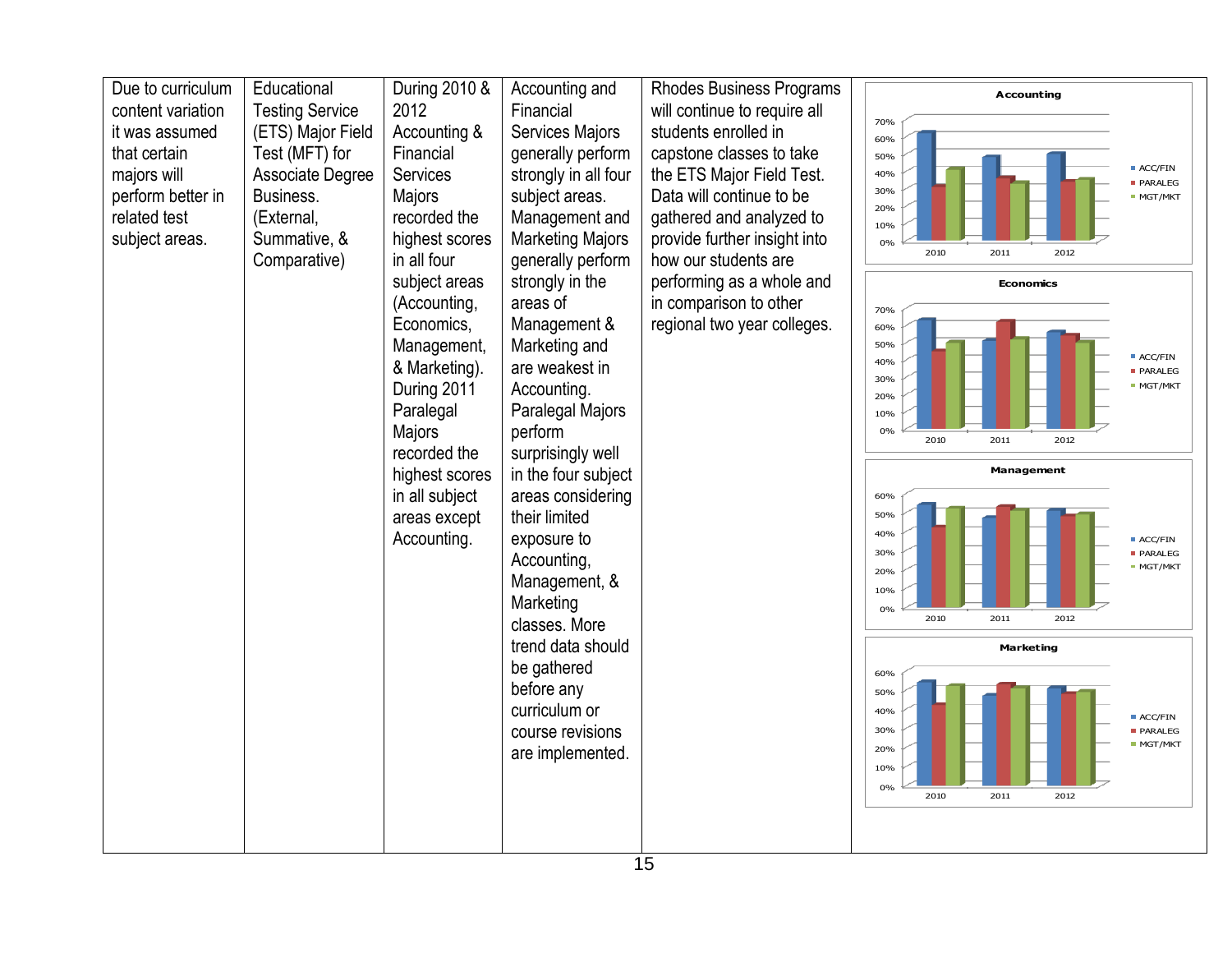**Standard #5 Faculty and Staff Focus**

**Complete Table 5.1. Provide three or four examples, reporting what you consider to be the most important data. It is not necessary to provide results for every process.** 

| <b>Faculty and Staff Focused Results</b> |                           |  | Faculty and staff-focused results examine how well the organization creates and<br>maintains a positive, productive, learning-centered work environment for business faculty<br>and staff. |                                                                                                                                                                                                                                                                                                                                                                                                         |                                          |                                             |  |  |
|------------------------------------------|---------------------------|--|--------------------------------------------------------------------------------------------------------------------------------------------------------------------------------------------|---------------------------------------------------------------------------------------------------------------------------------------------------------------------------------------------------------------------------------------------------------------------------------------------------------------------------------------------------------------------------------------------------------|------------------------------------------|---------------------------------------------|--|--|
|                                          |                           |  |                                                                                                                                                                                            | Key indicators may include: professional development, scholarly activities, community<br>service, administrative duties, business and industry interaction, number of advisees,<br>number of committees, number of these supervised, satisfaction or dissatisfaction of<br>faculty and staff, positive, productive, and learning-centered environment, safety,<br>absenteeism, turnover, or complaints. |                                          |                                             |  |  |
|                                          |                           |  | <b>Analysis of Results</b>                                                                                                                                                                 |                                                                                                                                                                                                                                                                                                                                                                                                         |                                          |                                             |  |  |
| <b>Performance</b>                       | What is your              |  | <b>Current Results</b>                                                                                                                                                                     | <b>Analysis of</b>                                                                                                                                                                                                                                                                                                                                                                                      | <b>Action Taken</b>                      | <b>Insert Graphs or Tables of Resulting</b> |  |  |
| <b>Measure</b>                           | measuremen                |  |                                                                                                                                                                                            | <b>Results</b>                                                                                                                                                                                                                                                                                                                                                                                          | or                                       | <b>Trends</b>                               |  |  |
|                                          | t instrument              |  | What are your                                                                                                                                                                              |                                                                                                                                                                                                                                                                                                                                                                                                         | <b>Improvement</b>                       |                                             |  |  |
| <b>Measurable</b><br>goal                | or process?<br>(Indicate) |  | current results?                                                                                                                                                                           | <b>What did</b><br>you learn<br>from the                                                                                                                                                                                                                                                                                                                                                                | made<br>What did you                     | (3-5 data points preferred)                 |  |  |
| What is your<br>goal?                    | length of<br>cycle)       |  |                                                                                                                                                                                            | results?                                                                                                                                                                                                                                                                                                                                                                                                | improve or<br>what is your<br>next step? |                                             |  |  |

# **Table 5.1 Standard 5 - Faculty- and Staff-Focused Results**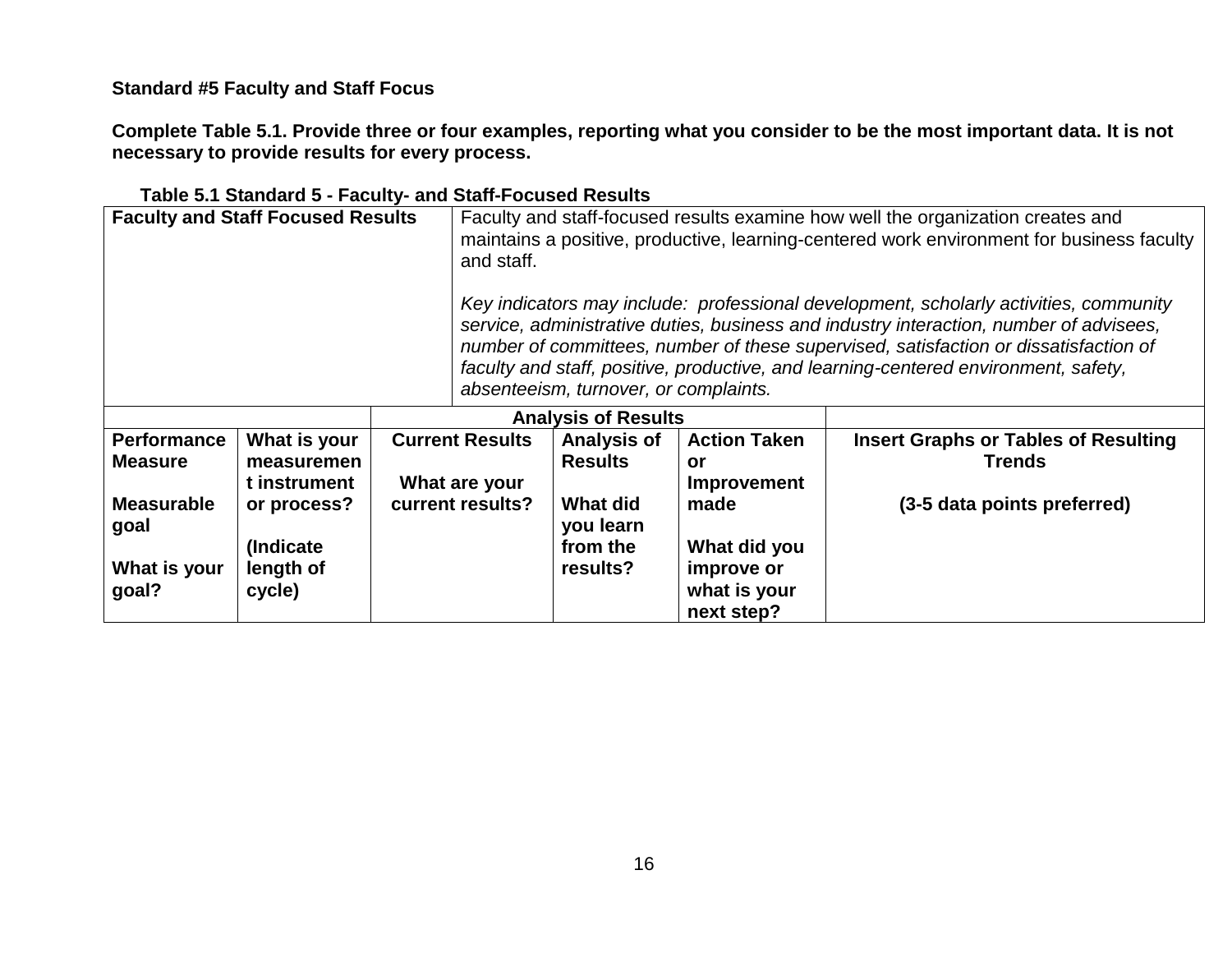| The Accredited        | Annual review of    | From July 2010 to June      | While we strive       | The Accredited        | $AY$ 2005-06 = 1                      |
|-----------------------|---------------------|-----------------------------|-----------------------|-----------------------|---------------------------------------|
| <b>Business Group</b> | employment          | 2012 the Dean of the        | for minimal           | <b>Business Group</b> | $AY 2006-07 = 0$                      |
| Programs within       | status of full time | <b>BPS Division and one</b> | turnover all          | Programs will         | $AY$ 2007-08 = 0                      |
| the BPS Division      | faculty and staff.  | full time faculty member    | faculty are           | continue to           | $AY$ 2008-09 = 0                      |
| will strive for       |                     | retired. Retirements are    | evaluated             | monitor turnover      | $AY 2009-10 = 0$                      |
| minimal turnover      |                     | on the rise because of      | annually using        | and work with         | AY 2010-11 = 1 (Diane Maloney)        |
| in full time faculty  |                     | benefit changes to the      | student course        | Rhode's               | $AY$ 2011-12 = 3 (Michael Rex, Amanda |
| and staff.            |                     | <b>State Employees</b>      | evaluations and       | leadership to         | Weimerskirch, & Christine Cross)      |
|                       |                     | Retirement System in        | personnel             | develop a             |                                       |
|                       |                     | Ohio. These benefit         | evaluations.          | succession plan       |                                       |
|                       |                     | changes are                 | This evaluation       | for future            |                                       |
|                       |                     | encouraging employees       | process is            | retirements and       |                                       |
|                       |                     | to retire at their earliest | critical to           | resignations.         |                                       |
|                       |                     | opportunity or face         | determine the         |                       |                                       |
|                       |                     | reduced benefits. From      | effectiveness of      |                       |                                       |
|                       |                     | July 2010 to June 2012      | the faculty and       |                       |                                       |
|                       |                     | two full time faculty       | staff in the          |                       |                                       |
|                       |                     | members of the BPS          | <b>Business Group</b> |                       |                                       |
|                       |                     | division voluntarily        | Programs.             |                       |                                       |
|                       |                     | resigned.                   |                       |                       |                                       |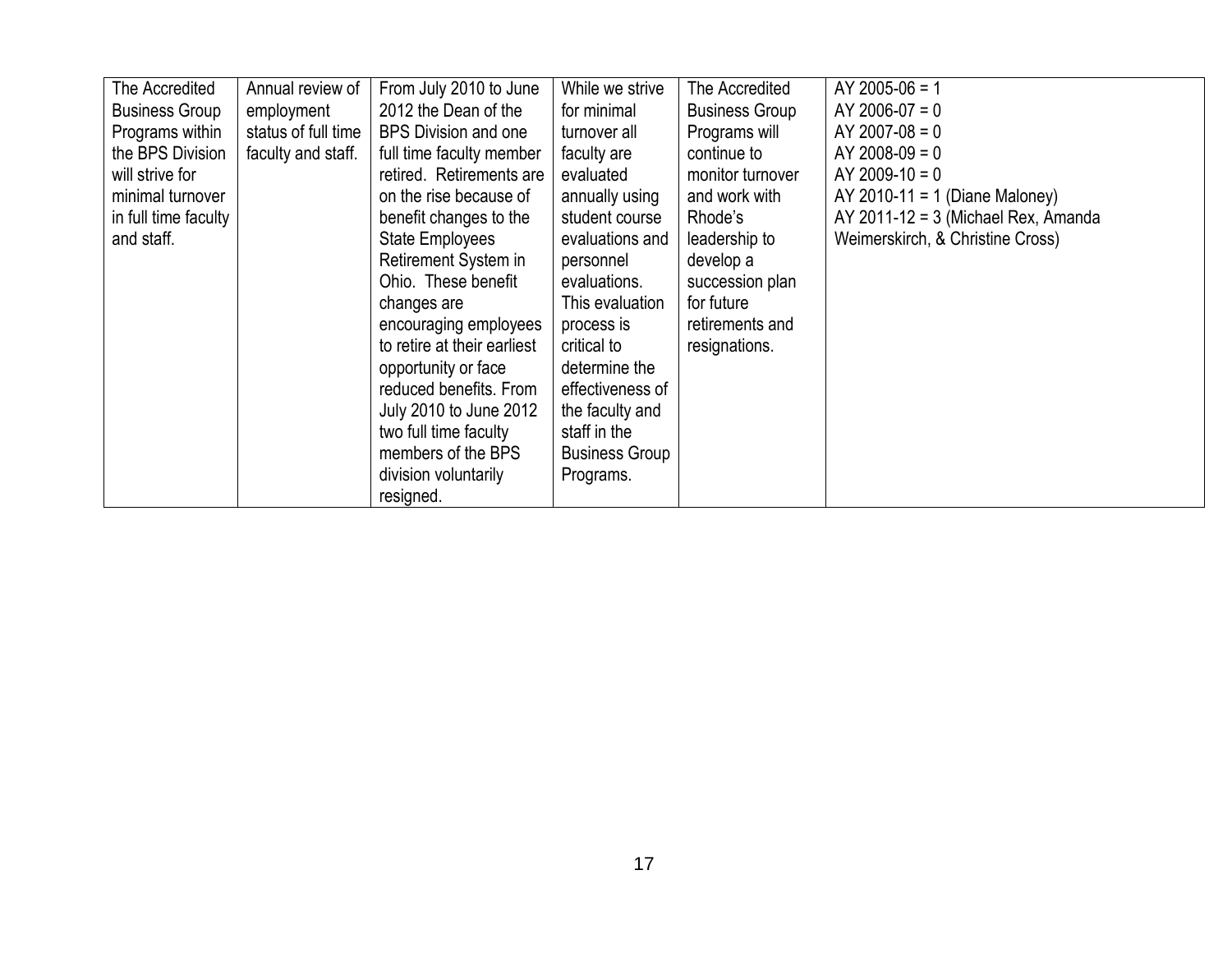| The Accredited<br><b>Business Group</b>                                                                                                                        | Completed<br>Student                                                                                                           | For a 9 quarter<br>reporting period the     | The MGT/MKT<br>Program met or                                                                                                          | During the 2012-<br>2013 academic                                                                                                                                         | <b>ACC/FIN</b>                                                                                                                                                                  |
|----------------------------------------------------------------------------------------------------------------------------------------------------------------|--------------------------------------------------------------------------------------------------------------------------------|---------------------------------------------|----------------------------------------------------------------------------------------------------------------------------------------|---------------------------------------------------------------------------------------------------------------------------------------------------------------------------|---------------------------------------------------------------------------------------------------------------------------------------------------------------------------------|
|                                                                                                                                                                | Evaluation of                                                                                                                  |                                             | exceeded the                                                                                                                           |                                                                                                                                                                           | 5.0                                                                                                                                                                             |
| Programs within<br>the BPS Division<br>will achieve<br>ratings from the<br><b>Student</b><br>Evaluation of<br>Instruction that<br>will exceed the<br>College's | Instruction<br>surveys that are<br>administered<br>each quarter.<br>The student<br>course<br>evaluations use<br>a 1 to 5 point | College average is 4.5<br>out of 5.0 scale. | College<br>average in 7 of<br>9 quarters. The<br><b>ACC/FIN</b><br>Program fell<br>below College<br>average in 7 of<br>9 quarters. The | year two new full<br>time instructors<br>were brought into<br>the ACC/FIN<br>program and one<br>new part time<br>instructor was<br>brought into the<br>Paralegal program. | 4.0<br>3.0<br>2.0<br>1.0<br>0.0<br>Fall 2010<br><b>Wither 2012</b><br>Summer 2010<br>Spirig 2011<br>Summer 2011<br>Spirrazozz<br><b>Winter 2011</b><br>Fall 2011<br>Summer 2012 |
| average                                                                                                                                                        | scale.                                                                                                                         |                                             | <b>PARALEG</b>                                                                                                                         | These instructor                                                                                                                                                          |                                                                                                                                                                                 |
|                                                                                                                                                                |                                                                                                                                |                                             | Program fell                                                                                                                           | changes should                                                                                                                                                            | <b>MGT/MKT/ECN</b>                                                                                                                                                              |
|                                                                                                                                                                |                                                                                                                                |                                             | below College<br>average in 5 of<br>9 quarters.                                                                                        | drive new ratings<br>from Student<br>Evaluations.                                                                                                                         | 5.0<br>4.0<br>3.0<br>2.0<br>1.0<br>0.0<br>Fall 2010<br>Summer 2010<br>Sping2011<br>Wirkes 2012<br>Winter 2011<br>Summer 2011<br>Fall 2011<br>Spirazozz<br>Summer 2012           |
|                                                                                                                                                                |                                                                                                                                |                                             |                                                                                                                                        |                                                                                                                                                                           | <b>PARALEGAL</b>                                                                                                                                                                |
|                                                                                                                                                                |                                                                                                                                |                                             |                                                                                                                                        |                                                                                                                                                                           | 5.0<br>4.0<br>3.0<br>2.0<br>1.0<br>0.0<br>Fall 2010<br>Winter 2012<br>Spiring Zail<br>Summer 2011<br>Fall 2011<br>Summer 2010<br><b>Winter 2011</b><br>Sping2011<br>Summer 2012 |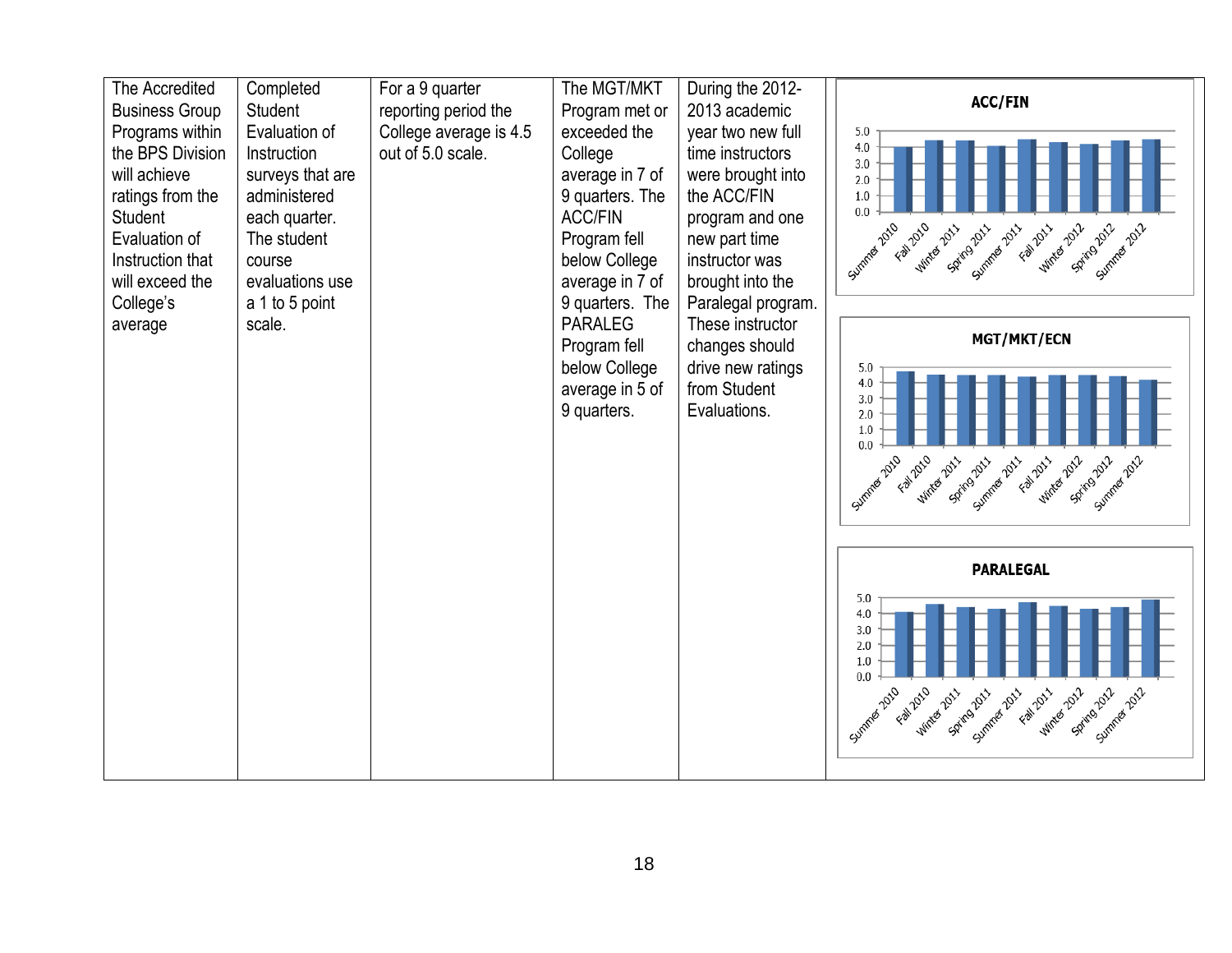| 100% of<br><b>Business Group</b><br>Program Faculty<br>will participate in<br>at least one<br>professional<br>development<br>activity each<br>academic year. | Professional<br>Development<br>Reporting<br>System available<br>to college<br>faculty. | Goal was achieved for<br>last six years.                                                                                                  | The College<br>provides<br>Professional<br>Development<br>for all full time<br>faculty and any<br>available<br>adjunct faculty<br>three times per<br>academic year. | The Dean and<br>Program Chairs<br>will continue to<br>monitor for<br>attendance.<br>Starting in the<br>2013-2014<br>academic year, the<br><b>Business Group</b><br>faculty will target to<br>participate in three<br>professional<br>development | AY 2006-07 = 100%<br>AY 2007-08 = 100%<br>AY 2008-09 = 100%<br>AY 2009-10 = $100\%$<br>AY 2010-11 = 100%<br>AY 2011-12 = $100\%$                                         |
|--------------------------------------------------------------------------------------------------------------------------------------------------------------|----------------------------------------------------------------------------------------|-------------------------------------------------------------------------------------------------------------------------------------------|---------------------------------------------------------------------------------------------------------------------------------------------------------------------|--------------------------------------------------------------------------------------------------------------------------------------------------------------------------------------------------------------------------------------------------|--------------------------------------------------------------------------------------------------------------------------------------------------------------------------|
|                                                                                                                                                              |                                                                                        |                                                                                                                                           |                                                                                                                                                                     | activities each<br>academic year.                                                                                                                                                                                                                |                                                                                                                                                                          |
| The Accredited<br><b>Business Group</b><br>Programs will<br>strive to have<br>50% of the<br>courses staffed<br>by Full Time<br>Faculty<br>members.           | Quarterly/Annual<br>analysis of<br>Faculty teaching<br>assignments.                    | The goal was exceeded<br>by 17% in the 2010-11<br>academic years, and<br>the goal was exceeded<br>by 13% in the 2011-12<br>academic year. | During the<br>reporting<br>period, the<br>college has<br>continued to<br>invite Full Time<br>Faculty to<br>consider<br>overloads to                                 | The 2010-2011 &<br>2011-2012<br>academic years<br>showed the most<br>favorable Full Time<br>to Part Time<br><b>Faculty Teaching</b><br>Assignment ratios<br>over the last seven                                                                  | % Courses FT vs PT<br>100%<br>80%<br>Part Time<br>60%<br>40%<br>$\blacksquare$ Full Time<br>20%<br>0%<br>2001-2008<br>2088-2089-2010-2011-2012<br>2005-2006<br>2006-2007 |
|                                                                                                                                                              |                                                                                        |                                                                                                                                           | serve evening<br>and Distance<br>Education<br>classes.                                                                                                              | years.                                                                                                                                                                                                                                           |                                                                                                                                                                          |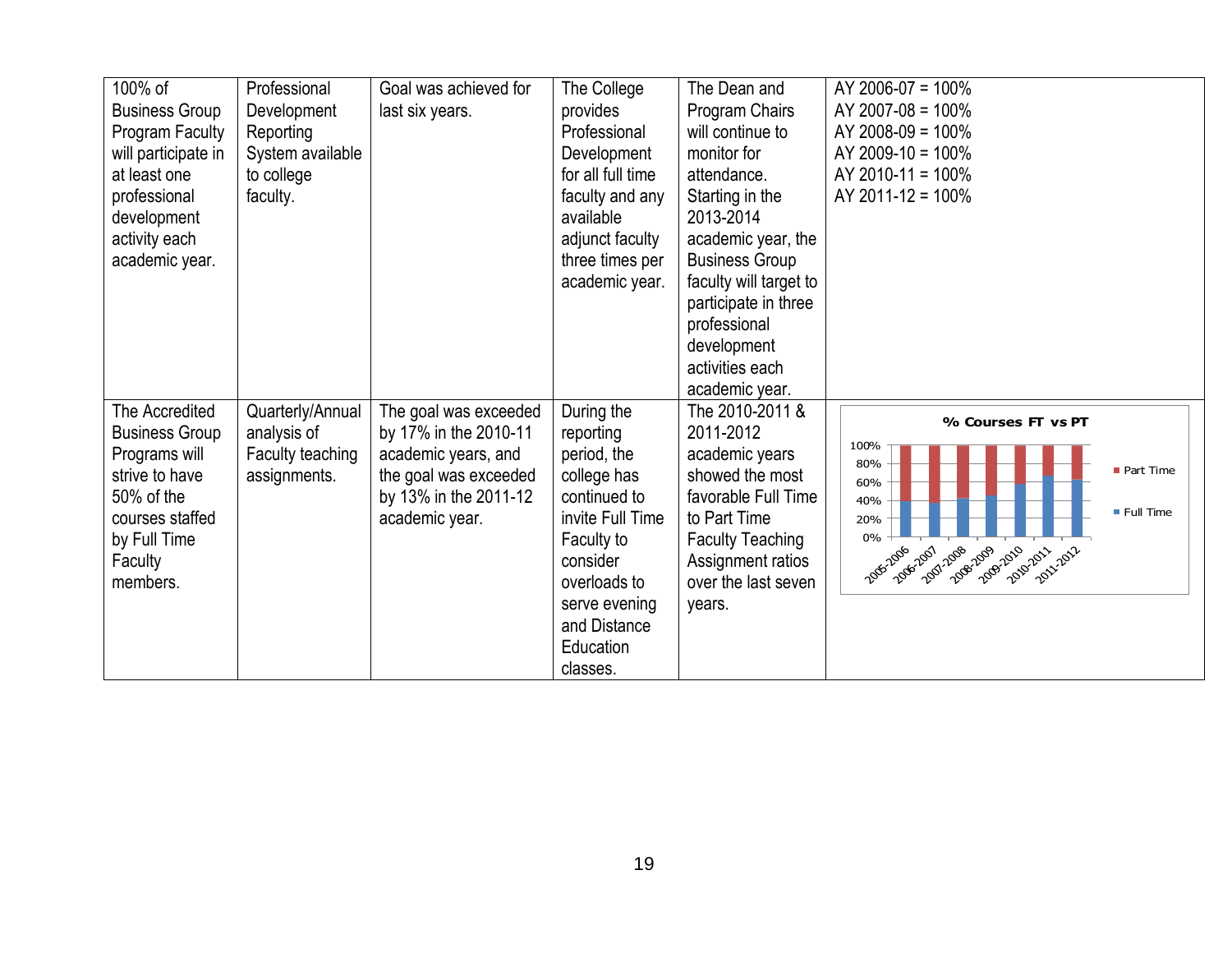# **Complete the table 5.2 for new full-time and part-time faculty members since last self-study or QA report. Do not include faculty members previously reported, in accordance with Criterion 5.2 in the Standards and Criteria.**

| <b>NAME</b>    | <b>MAJOR</b>    | <b>COURSES TAUGHT</b>                            | <b>LIST ALL</b> | <b>DOCUMENT</b>                | <b>ACBSP</b>                      |
|----------------|-----------------|--------------------------------------------------|-----------------|--------------------------------|-----------------------------------|
| (List          | <b>TEACHING</b> | (List the Courses Taught)                        | <b>EARNED</b>   | <b>OTHER</b>                   | <b>QUALIFICATION</b>              |
| alphabetically | <b>FIELD</b>    | During the Reporting Period,                     | <b>DEGREES</b>  | <b>PROFESSIONAL</b>            | 1. Master's                       |
| by Last Name)  |                 | Do Not Duplicate Listing)                        | (State          | <b>SPECIFIC</b>                | Doctorate<br>$2_{-}$              |
|                |                 |                                                  | Degree as       | <b>QUALIFICATIONS</b>          | Professional<br>3.                |
|                |                 |                                                  | Document        | <b>Five Years</b><br>$\bullet$ | Exception<br>4.                   |
|                |                 |                                                  | ed on           | Work                           |                                   |
|                |                 |                                                  | Transcript,     | Experience                     |                                   |
|                |                 |                                                  | Must            | Teaching<br>$\bullet$          |                                   |
|                |                 |                                                  | Include         | <b>Excellence</b>              |                                   |
|                |                 |                                                  | Major           | Professional<br>$\bullet$      |                                   |
|                |                 |                                                  | Field)          | <b>Certifications</b>          |                                   |
| Weimerskirch,  | <b>Business</b> | ** ACC 101 - Corporate Accounting                | $*$ BS          | **More than 5 years of In-     | 8 - Exception (Last Instructional |
| Amanda         |                 | Principles                                       | (Accounting)    | field Professional             | Assignment Summer 2012)           |
|                |                 | ** ACC 102 - Managerial Accounting<br>Principles |                 | Employment                     |                                   |
|                |                 | ** ACC 144 - Governmental & Non-Profit           |                 |                                |                                   |
|                |                 | Fund Accounting                                  |                 |                                |                                   |
|                |                 | ** ACC 202 - Intermediate Accounting 2           |                 |                                |                                   |
|                |                 | ** ACC 230 - Auditing                            |                 |                                |                                   |
|                |                 |                                                  |                 |                                |                                   |

# **Table 5.2 Standard 5 - NEW FULL-TIME QUALIFICATIONS**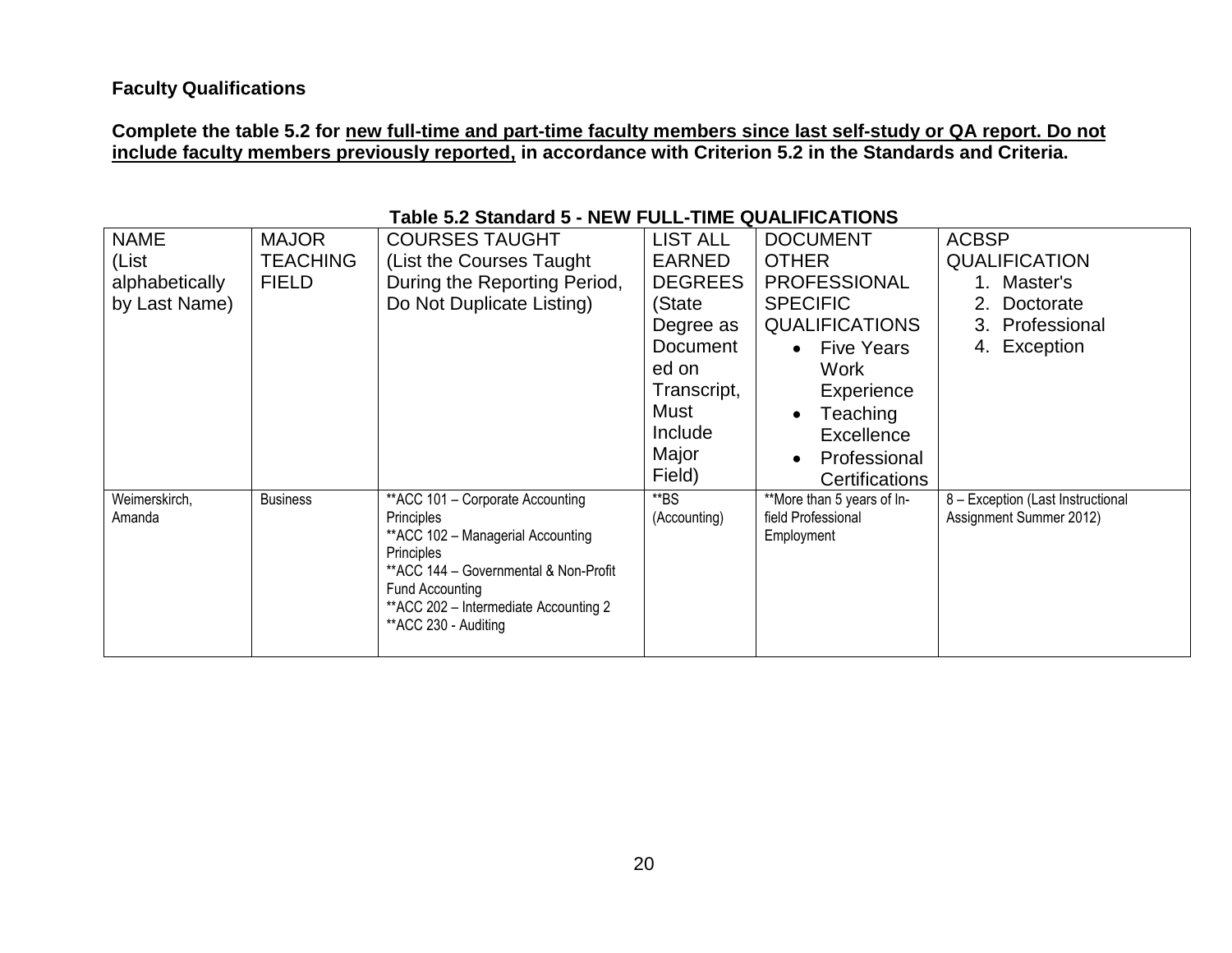# **NEW PART-TIME FACULTY QUALIFICATIONS**

| McGarvey, Mark  | <b>Business</b> | **MKT 221 - Comprehensive Sales<br>Techniques | **MA (Sociology)<br>**BS       | ** 28 Years of Professional<br>experience in Marketing & | 8 - Exception (Last Instructional<br>Assignment Spring 2011) |
|-----------------|-----------------|-----------------------------------------------|--------------------------------|----------------------------------------------------------|--------------------------------------------------------------|
|                 |                 |                                               | (Interdisciplinary<br>Studies) | <b>Sales Positions</b>                                   |                                                              |
|                 |                 |                                               | **AAB (Data                    |                                                          |                                                              |
|                 |                 |                                               | Processing Tech)               |                                                          |                                                              |
| Runkle, John    | <b>Business</b> | <b>**ECN 141 - Macro Economics</b>            | **MBA                          | N/A - In Field Master's                                  | 5 - Master's Qualified                                       |
|                 |                 | ** ECN 143 - Micro Economics                  | **BA (Economics)               | Degree                                                   |                                                              |
| Violet, Deborah | <b>Business</b> | **ACC 225 - Principles of Federal             | **MBA                          | N/A - In-Field Master's                                  | 5 - Master's Qualified                                       |
|                 |                 | Income Tax                                    | **BS (Accounting)              | Degree                                                   |                                                              |
|                 |                 | **ACC 229 - Intermediate Income Tax           |                                |                                                          |                                                              |
| Wagner, Michael | <b>Business</b> | ** ACC 102 - Managerial Accounting            | **BS (Accounting)              | **Less than 2 years of In-                               | 8 - Exception                                                |
|                 |                 | Principles                                    |                                | field Professional                                       |                                                              |
|                 |                 | ** ACC 201 - Intermediate Accounting 1        |                                | Employment                                               |                                                              |
|                 |                 | ** ACC 211 - Cost Accounting 1                |                                |                                                          |                                                              |
|                 |                 | ** ACC 212 - Cost Accounting 2                |                                |                                                          |                                                              |
|                 |                 | **FIN 215 - Financial Management              |                                |                                                          |                                                              |
| Weiss, Andrew   | <b>Business</b> | **MKT 150 - Consumer Behavior                 | **MBA                          | N/A - In-Field Master's                                  | 5 - Master's Qualified                                       |
|                 |                 | **MKT 221 - Comprehensive Sales               | **BS (Business                 | Degree                                                   |                                                              |
|                 |                 | Techniques                                    | Administration)                |                                                          |                                                              |
| Welch, Chip     | <b>Business</b> | ** ACC 105 - Accounting Software              | **MBA                          | N/A - In-Field Master's                                  | 5 - Master's Qualified                                       |
|                 |                 | Applications                                  | **BS (Business                 | Degree                                                   |                                                              |
|                 |                 |                                               | Administration &               |                                                          |                                                              |
|                 |                 |                                               | Management                     |                                                          |                                                              |
|                 |                 |                                               | Information                    |                                                          |                                                              |
|                 |                 |                                               | Systems)                       |                                                          |                                                              |
|                 |                 |                                               | ** AS (Computer                |                                                          |                                                              |
|                 |                 |                                               | Science)                       |                                                          |                                                              |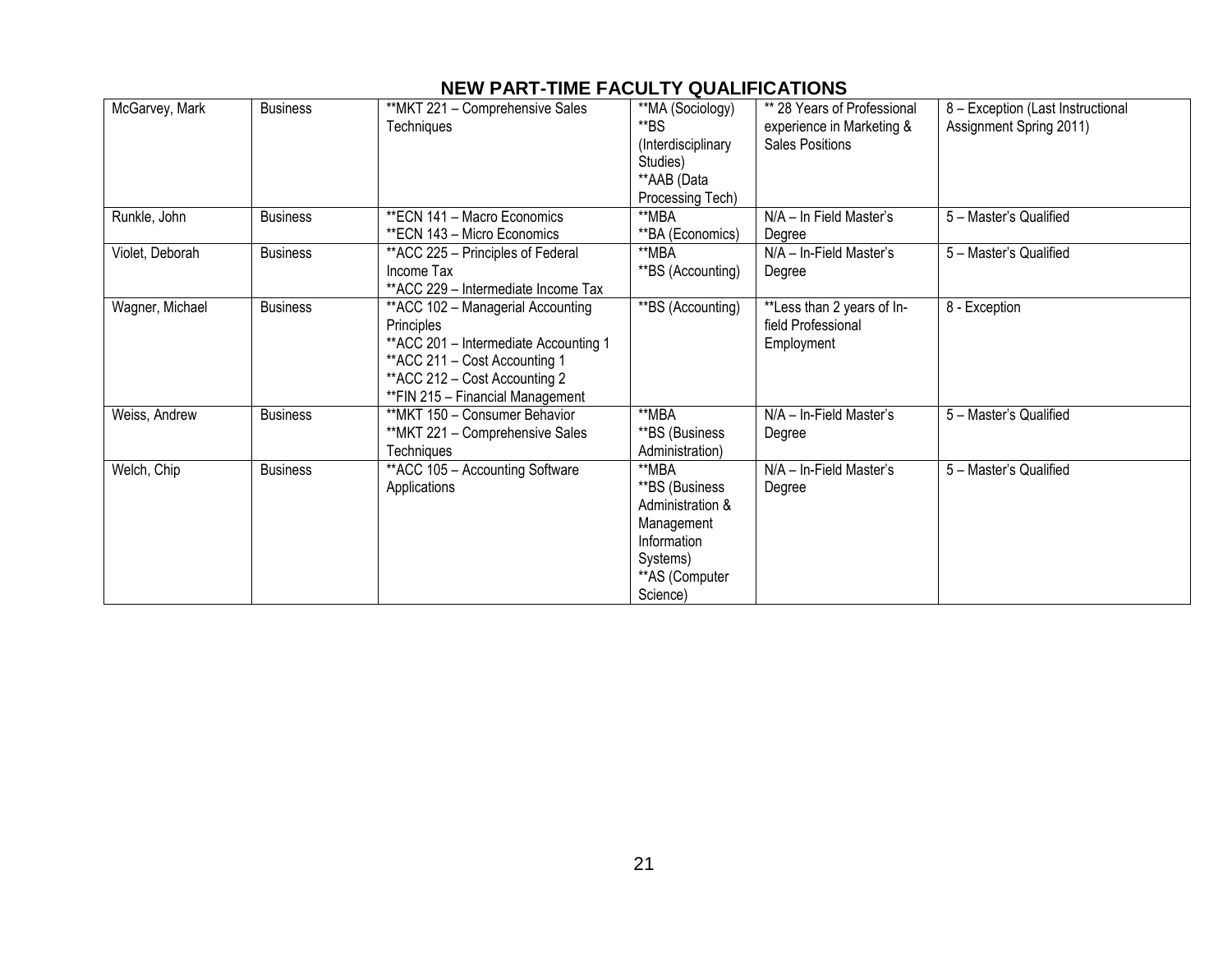# **Standard #6 Educational and Business Process Management**

# **a. Curriculum**

- 1. List any existing accredited degree programs/curricula that have been **substantially revised** since your last report and attach an updated Table 6 Curriculum Summary from Criterion 6.2 Professional Component, Criterion 6.3 General Education Component, and Criterion 6.4 Business Major Component. No program has been substantially revised since the last QA report.
- 2. List any **new** degree programs that have been developed since your last report and attach a Table 6 Curriculum Summary from Criterion 6.2 Professional Component, Criterion 6.3 General Education Component, and Criterion 6.4 Business Major Component. No new degree programs have been developed since the last QA report.

Note: If you have a new degree at a level currently accredited by ACBSP, then report information on: student enrollment, program objectives, instructional resources, facilities and equipment, admissions requirements, graduation statistics, core professional components (CPCs) and the outcomes assessment process to ACBSP.

3. List any accredited programs that have been terminated since your last report. All seven ACBSP accredited Associate of Applied Business Degrees examined in last QA Report continue to be offered.

Note: if you do not have any new or revised programs **you do not need to complete Table 6 Curriculum Summary**.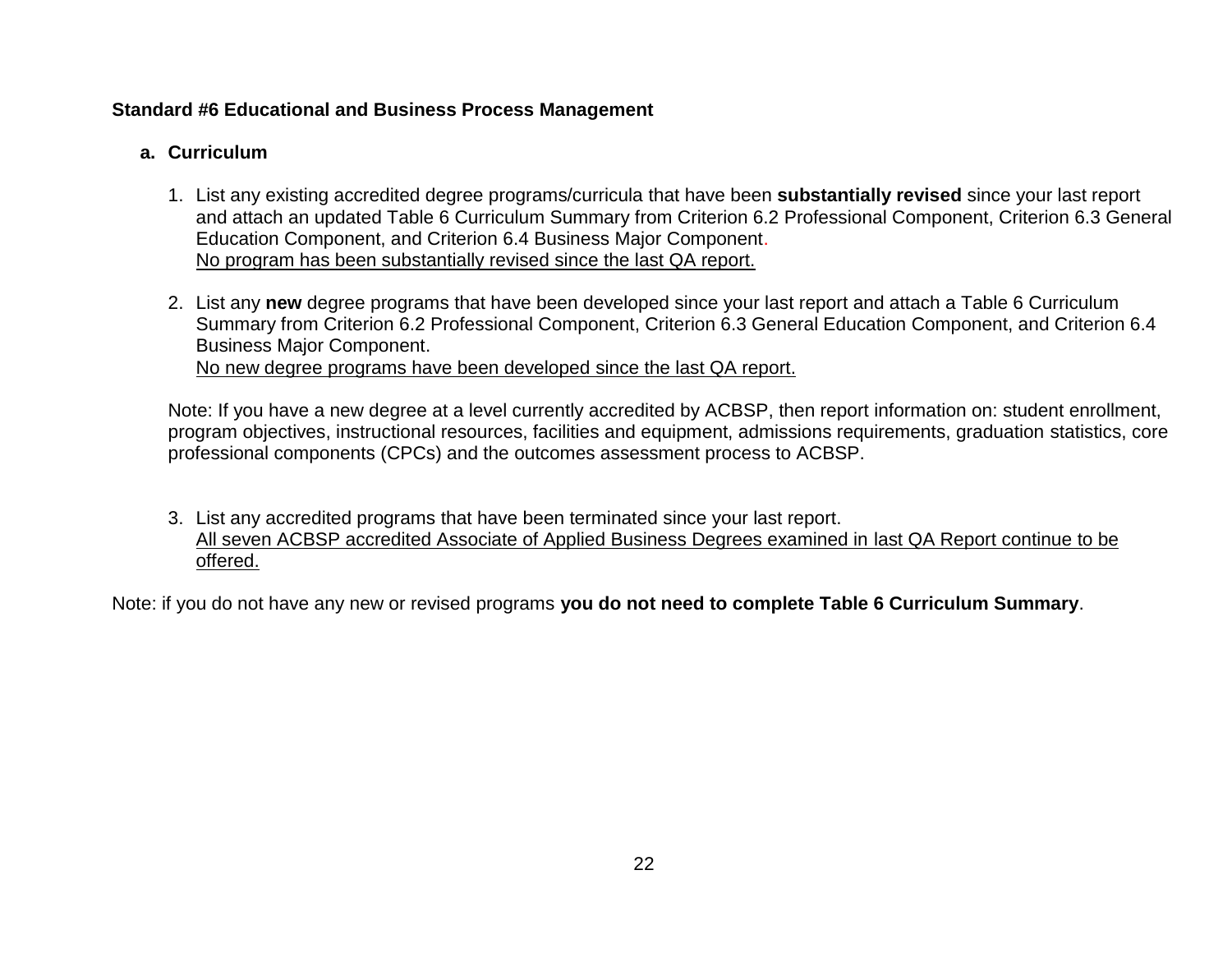#### **Accounting Major/Accounting & Financial Services Total Number of Hours for Degree: 100 List Courses Appropriate for each Area**

#### **Accounting Major**

#### **Professional Component:**

# **Course Title Course Title Areas Of Study Credit Hours** ACC -101 Corporate Accounting Principles A 5 BUS-210 Business law E 4 CPT-125 Computer Applications in the Workplace B B 4  $CPT-144$  Introduction to the Internet B,E 2 ECN-143 Micro Economics D 5 FIN-240 Corporate Finance H 5 OAD-264 Spreadsheets Software & Applications (Excel) B 3 SDE-101 First Year Experience A 1 1 Area Total Credit Hrs. <sup>29</sup>



#### **General Education:**

|                | <b>Course Title</b>                    | <b>Educational Goal</b><br>Area | <b>Credit</b><br><b>Hours</b> |
|----------------|----------------------------------------|---------------------------------|-------------------------------|
| $COM-111$      | <b>English Composition</b>             |                                 |                               |
| $COM-116$      | <b>Business Communications</b>         |                                 |                               |
| $COM-211$      | Public Speaking                        |                                 |                               |
| <b>HST-162</b> | American History since 1977            |                                 |                               |
| <b>MTH-119</b> | <b>Finite Mathematics for Business</b> | h                               |                               |
|                |                                        | Area Total Credit<br>Hrs.       | 25                            |

# $\frac{\%}{\%}$  of total program

hrs.

#### **Business Major:**

|           | <b>Course Title</b>                          |                     | <b>Credit</b><br><b>Hours</b> |
|-----------|----------------------------------------------|---------------------|-------------------------------|
| $ACC-102$ | <b>Managerial Accounting Principles</b>      |                     |                               |
| $ACC-105$ | <b>Accounting Software Applications</b>      |                     |                               |
| $ACC-144$ | Governmental and Non-Profit Funds Accounting |                     | 5                             |
| $ACC-201$ | Intermediate Accounting I                    |                     | 5                             |
| $ACC-202$ | Intermediate Accounting II                   |                     | 5                             |
| $ACC-211$ | Cost Accounting I                            |                     | 5                             |
| $ACC-212$ | Cost Accounting II                           |                     | 5                             |
| $ACC-225$ | Principles of Federal Income Tax             |                     | 3                             |
| $ACC-229$ | Intermediate Income Tax                      |                     | $\overline{\mathcal{L}}$      |
| $ACC-230$ | Auditing (Capstone)                          |                     |                               |
|           |                                              | $Area$ Total Cradit |                               |

Area Total Credit Hrs. <sup>46</sup>

 $\frac{46.00\%}{h_{\text{rs}}}$  % of total program hrs.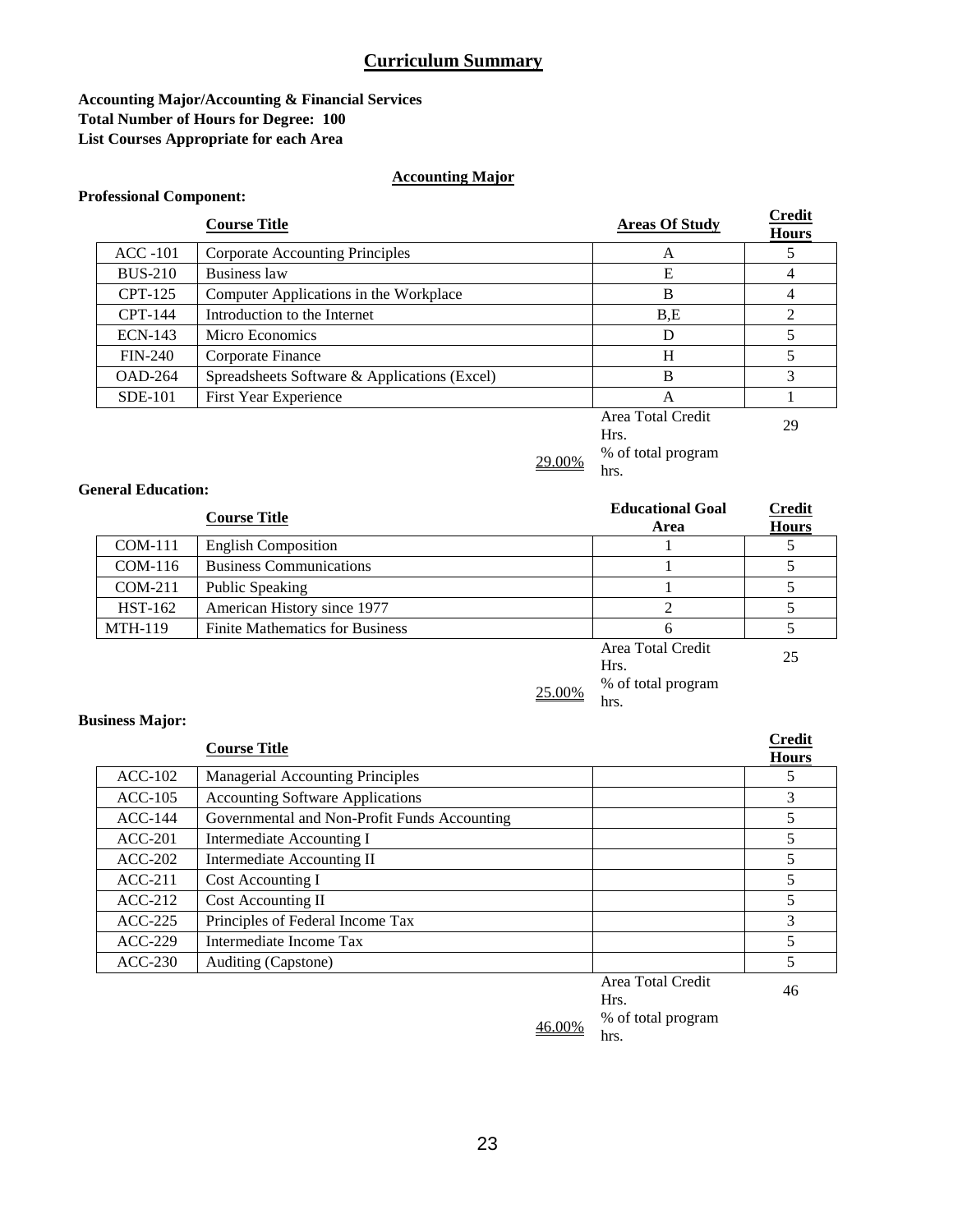#### **Accounting Major/Accounting & Financial Services Total Number of Hours for Degree: 99 List Courses Appropriate for each Area**

#### **Financial Services Major**

#### **Professional Component:**

|                | <b>Course Title</b>                    | <b>Areas Of Study</b>     | <b>Credit</b><br><b>Hours</b> |
|----------------|----------------------------------------|---------------------------|-------------------------------|
| $ACC-101$      | Corporate Accounting Principles        | A                         |                               |
| $ACC-225$      | Principles of Federal Income Tax       | A                         | 3                             |
| <b>BUS-210</b> | <b>Business Law</b>                    | E                         |                               |
| $CPT-125$      | Computer Applications in the Workplace | B                         | 4                             |
| CPT-144        | Introduction to the Internet           | B.E                       | C                             |
| $ECN-143$      | Micro Economics                        | D                         |                               |
| <b>MKT-101</b> | Principles of Marketing                | F                         |                               |
| $SDE-101$      | <b>First Year Experience</b>           | A                         |                               |
|                |                                        | Area Total Credit<br>Hrs. | 29                            |

 $\frac{29.29\%}{h}$  % of total program hrs.

#### **General Education:**

|                 | <b>Course Title</b>                                 | <b>Educational Goal</b><br>Area | <b>Credit</b><br><b>Hours</b> |
|-----------------|-----------------------------------------------------|---------------------------------|-------------------------------|
| $COM-111$       | <b>English Composition</b>                          |                                 |                               |
| $COM-116$       | <b>Business Communications</b>                      |                                 |                               |
| $COM-211$       | Public Speaking                                     |                                 |                               |
| <b>HST-162</b>  | American History since 1977                         |                                 |                               |
| MTH-<br>110/120 | Math of Business or Finite Mathematics for Business | 6                               |                               |
|                 |                                                     | Area Total Credit               | $\cap \subset$                |

Area Total Credit 25

 $\frac{25.25\%}{h}$  % of total program

hrs.

#### **Business Major:**

|                | <b>Course Title</b>                       | <b>Credit</b><br><b>Hours</b> |
|----------------|-------------------------------------------|-------------------------------|
| $ACC-102$      | <b>Managerial Accounting Principles</b>   | 5                             |
| $FIN-101$      | Principles of Money & Banking             | 3                             |
| $FIN-102$      | Consumer Lending                          | 3                             |
| $FIN-125$      | Personal Finance                          | 5                             |
| <b>FIN-207</b> | <b>Analyzing Financial Statements</b>     | 3                             |
| $FIN-215$      | <b>Financial Management</b>               | 5                             |
| $FIN-220$      | Introduction to Investments               | 3                             |
| $FIN-240$      | Corporate Finance                         | 5                             |
| $FIN-250$      | <b>Healthcare Finance</b>                 | 3                             |
| MGT-243        | <b>Benefits</b>                           | 5                             |
| <b>MKT-221</b> | Comprehensive Sales Technique             | 5                             |
|                | $\lambda$ $\mathbf{T}$ 1 $\mathbf{C}$ 1'. |                               |

Area Total Credit Hrs.

45

 $\frac{45.45\%}{h}$  % of total program hrs.

24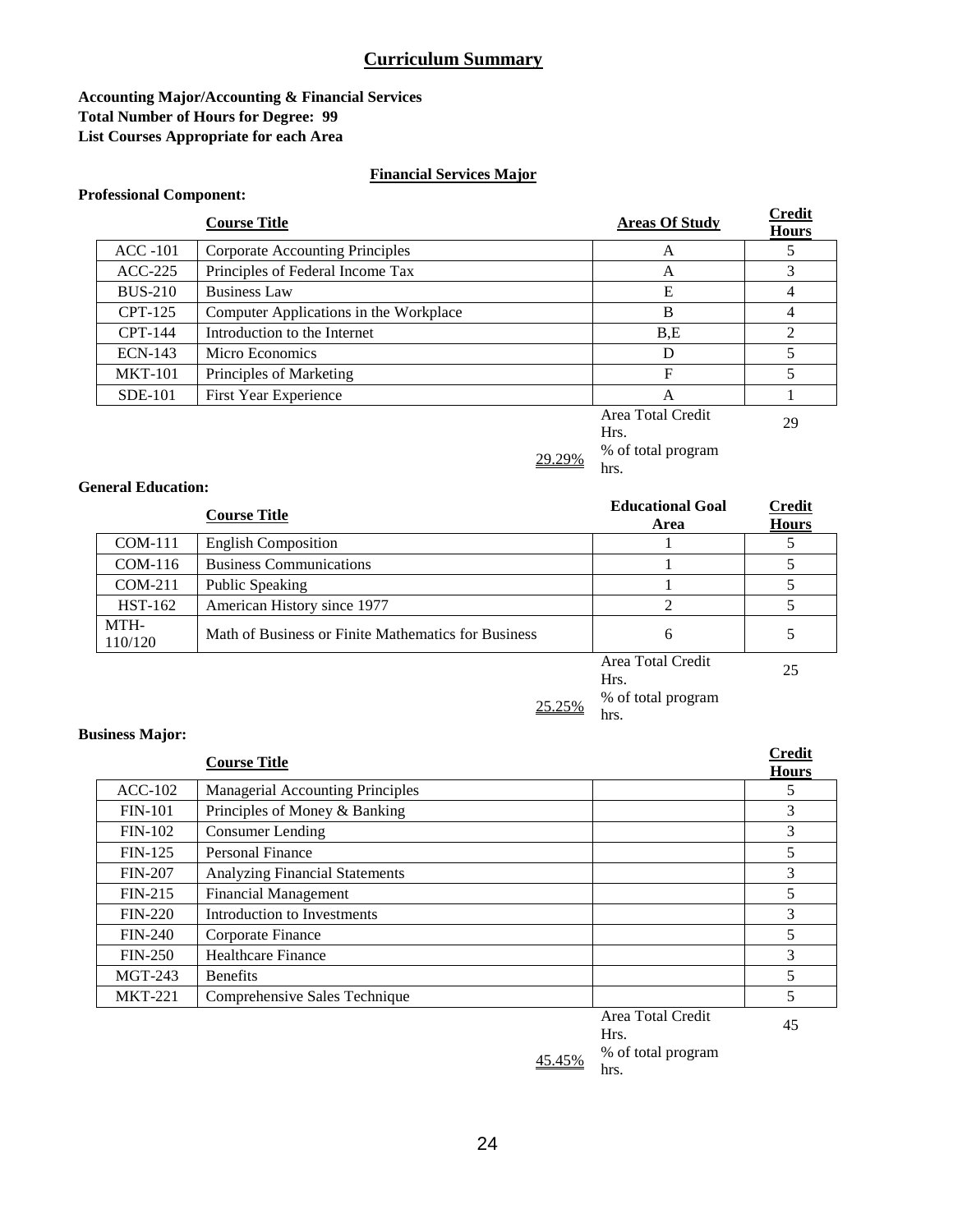#### **Business Administration/Management & Marketing Total Number of Hours for Degree: 93-97 List Courses Appropriate for each Area**

#### **Business Administration Major**

#### **Professional Component:**

|                | <b>Course Title</b>                         | <b>Areas Of Study</b> | <b>Credit</b><br><b>Hours</b> |
|----------------|---------------------------------------------|-----------------------|-------------------------------|
| <b>BUS-210</b> | <b>Business Law</b>                         | E                     | 4                             |
| CPT-125        | Computer applications in the workplace      | B                     |                               |
| CPT-144        | Introduction to the Internet                | B.E                   |                               |
| <b>ECN-141</b> | Macro Economics                             | D                     |                               |
| <b>ECN-143</b> | Micro Economics                             | D                     |                               |
| $OAD-264$      | Spreadsheet Software & Applications (Excel) | B                     |                               |
| $OAD-264$      | Database Software & Applications (Access)   | B                     |                               |
| $SDE-101$      | <b>First Year Experience</b>                | A                     |                               |
| Elective       | <b>Basic Elective</b>                       |                       | $3 - 5$                       |
|                |                                             | Area Total Credit     | 27.20                         |

Hrs. 27-29

hrs.

 $\frac{29.03\%}{h}$  % of total program

**General Education:** 

|                | <b>Course Title</b>            | <b>Educational Goal</b><br>Area | <b>Credit</b><br><b>Hours</b> |
|----------------|--------------------------------|---------------------------------|-------------------------------|
| COM-111        | <b>English Composition</b>     |                                 |                               |
| $COM-116$      | <b>Business Communications</b> |                                 |                               |
| $MTJ-110$      | <b>Math of Business</b>        | h                               |                               |
| <b>PSY-101</b> | General Psychology             |                                 |                               |
| <b>HST-162</b> | American History since 1877    |                                 |                               |
|                |                                | Area Total Credit<br>Hrs.       | 25                            |

#### $\frac{\%}{\%}$  of total program hrs.

**Business Major:** 

|                  | <b>Course Title</b>                              |                   | <b>Credit</b><br><b>Hours</b> |
|------------------|--------------------------------------------------|-------------------|-------------------------------|
| $ACC-101$        | Corporate Accounting Principles                  |                   | 5.                            |
| $ACC-102$        | <b>Managerial Accounting Principles</b>          |                   | 5                             |
| <b>MGT-101</b>   | Principles of Management                         |                   | 5                             |
| MGT-<br>125/126  | Team Building OR Team Leadership                 |                   | 3                             |
| $MGT-200$        | Human Resource Management                        |                   | 5                             |
| <b>MGT-201</b>   | <b>Organization Behavior</b>                     |                   | 5                             |
| MGT-249          | Applications & Trends in Business Administration |                   | 2                             |
| <b>MKT-101</b>   | Principles of Marketing                          |                   | 5                             |
| <b>MKT-145</b>   | <b>Customer Service</b>                          |                   | 3                             |
| Tech<br>Elective | <b>Technical Elective</b>                        |                   | $3 - 5$                       |
|                  |                                                  | Area Total Credit | 1112                          |

 $\frac{44.09\%}{h_{\text{max}}}$  % of total program hrs.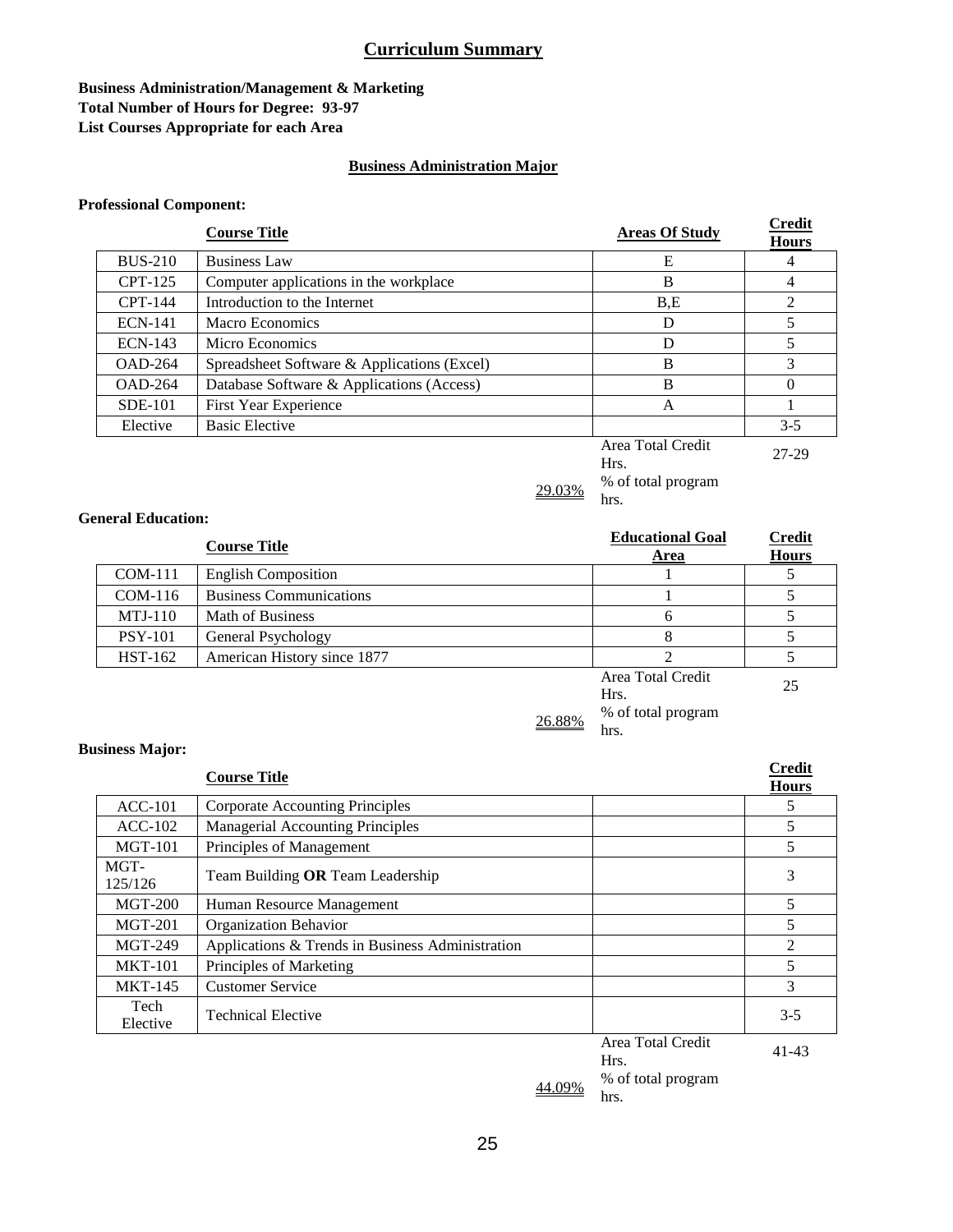#### **Business Administration/Management & Marketing Total Number of Hours for Degree: 102 List Courses Appropriate for each Area**

#### **Business Management Major**

#### **Professional Component:**

|                | <b>Course Title</b>                            | <b>Areas Of Study</b>     | <b>Credit</b><br><b>Hours</b> |
|----------------|------------------------------------------------|---------------------------|-------------------------------|
| $ACC-101$      | Corporate Accounting Principles                | А                         |                               |
| $ACC-102$      | <b>Managerial Accounting Principles</b>        | A                         |                               |
| <b>BUS-210</b> | <b>Business Law</b>                            | E                         | 4                             |
| CPT-125        | Computer Applications in the Workplace         | B                         | 4                             |
| <b>CPT-144</b> | Introduction to the Internet                   | B.E                       | ∍                             |
| <b>ECN-143</b> | Micro Economics                                | D                         |                               |
| $OAD-264$      | Spreadsheet Software & Applications (Excel) OR | B                         | 3                             |
| $OAD-264$      | Database Software & Applications (Access)      | B                         |                               |
| SDE-101        | First Year Experience                          |                           |                               |
|                |                                                | Area Total Credit<br>Hrs. | 29                            |

 $\frac{28.43\%}{h}$  % of total program

hrs.

#### **General Education:**

**Business Major:** 

|                | <b>Course Title</b>            | <b>Educational Goal</b><br>Area | <b>Credit</b><br><b>Hours</b> |
|----------------|--------------------------------|---------------------------------|-------------------------------|
| $COM-111$      | <b>English Composition</b>     |                                 |                               |
| $COM-116$      | <b>Business Communications</b> |                                 |                               |
| $COM-211$      | Public Speaking                |                                 |                               |
| <b>HST-162</b> | American History since 1877    |                                 |                               |
| <b>PSY-101</b> | General Psychology             |                                 |                               |
| $MTH-110$      | <b>Math of Business</b>        |                                 |                               |
|                |                                | $\Lambda$ roo Totol Crodit      |                               |

# Area Total Credit Hrs. <sup>30</sup>  $\frac{29.41\%}{h}$  % of total program

hrs.

|                | <b>Course Title</b>                       |                           | <b>Credit</b><br><b>Hours</b> |  |
|----------------|-------------------------------------------|---------------------------|-------------------------------|--|
| <b>MGT-101</b> | Principles of Management                  |                           |                               |  |
| MGT-105        | Introduction to Entrepreneurship          |                           | 5                             |  |
| <b>MGT-125</b> | 3<br><b>Team Building</b>                 |                           |                               |  |
| $MGT-200$      | 5<br>Human Resource Management            |                           |                               |  |
| $MGT-201$      | Organizational Behavior                   |                           |                               |  |
| $MGT-225$      | Organizational Planning & Problem Solving |                           |                               |  |
| <b>MGT-290</b> | <b>Small Business Management</b>          |                           |                               |  |
| <b>MKT-101</b> | Principles of Marketing                   |                           | 5                             |  |
| <b>MKT-150</b> | <b>Consumer Behavior</b>                  |                           | 3                             |  |
| <b>MKT-221</b> | Comprehensive Sales Technique             | 5                         |                               |  |
|                |                                           | Area Total Credit<br>Hrs. | 43                            |  |

% of total program hrs.

42.15%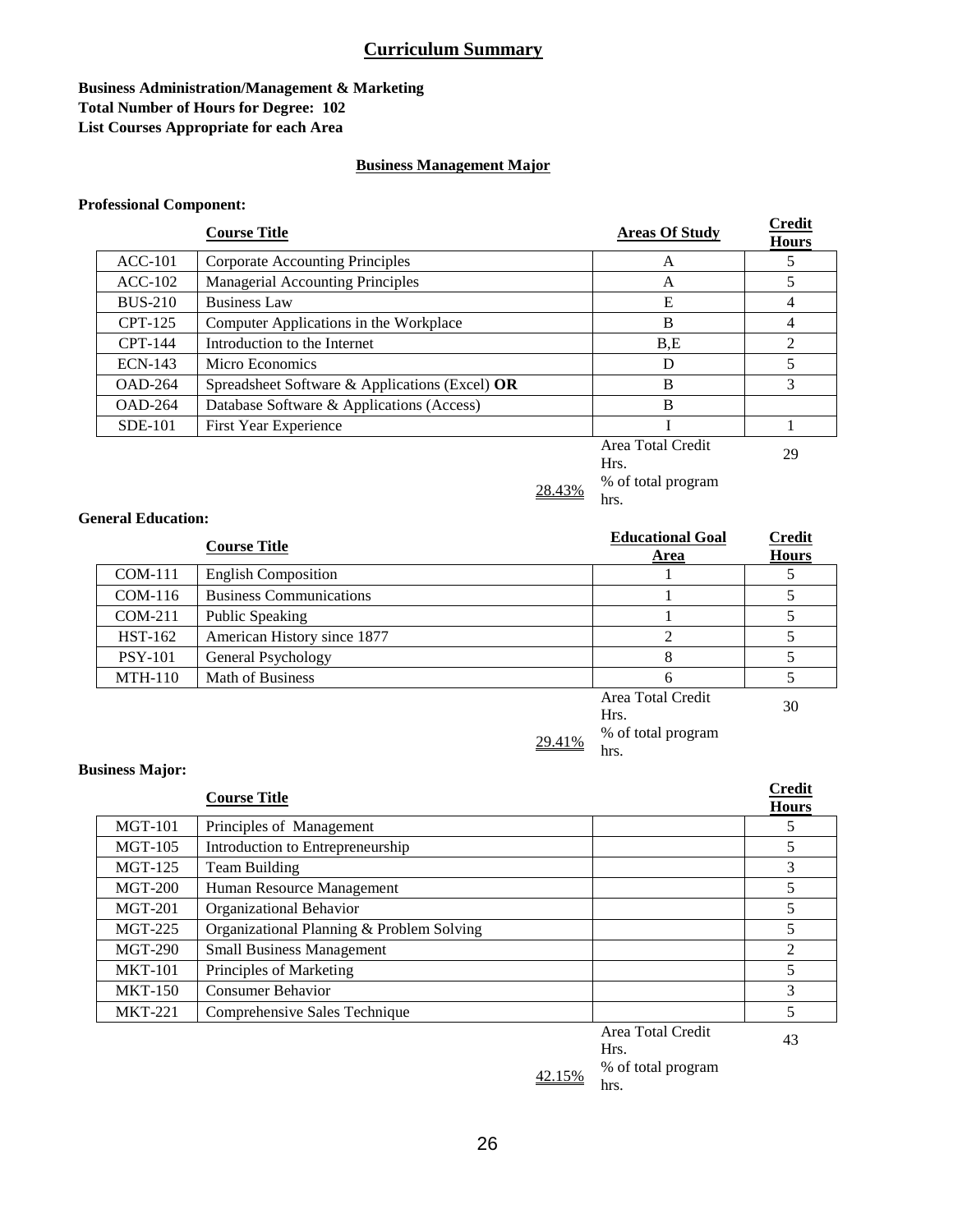#### **Business Administration/Management & Marketing Total Number of Hours for Degree: 97 List Courses Appropriate for each Area**

#### **Marketing Major**

#### **Professional Component:**

|                | <b>Course Title</b>                            | <b>Areas Of Study</b>     | <b>Credit</b><br><b>Hours</b> |
|----------------|------------------------------------------------|---------------------------|-------------------------------|
| $ACC-101$      | <b>Corporate Accounting Principles</b>         | A                         |                               |
| $CPT-125$      | Computer Applications in the Workplace         | B                         |                               |
| CPT-144        | Introduction to the Internet                   | B.E                       |                               |
| $ECN-143$      | Micro Economics                                | D                         | 5                             |
| $MGT-101$      | Principles of Management                       |                           |                               |
| <b>OAD-264</b> | Spreadsheet Software & Applications (Excel) OR | B                         | 3                             |
| <b>OAD-264</b> | Database Software & Applications (Access)      | B                         |                               |
| <b>SDE-101</b> | First Year Experience                          | $\mathbf F$               |                               |
|                |                                                | Area Total Credit<br>Hrs. | 25                            |

 $\frac{25.77\%}{h}$  % of total program

hrs.

#### **General Education:**

|                | <b>Course Title</b>            | <b>Educational Goal</b><br>Area | <b>Credit</b><br><b>Hours</b> |
|----------------|--------------------------------|---------------------------------|-------------------------------|
| $COM-111$      | <b>English Composition</b>     |                                 |                               |
| $COM-116$      | <b>Business Communications</b> |                                 |                               |
| COM-211        | Public Speaking                |                                 |                               |
| <b>HST-162</b> | American History since 1877    |                                 |                               |
| <b>PSY-101</b> | General Psychology             | 8                               |                               |
| <b>MTH-110</b> | Math of Business               | 6                               |                               |
|                |                                | Area Total Credit<br>Hrs.       | 30                            |

30.93% % of total program hrs.

**Business Major:** 

|                  | <b>Credit</b>                  |                         |  |  |
|------------------|--------------------------------|-------------------------|--|--|
|                  | <b>Hours</b>                   |                         |  |  |
| <b>MGT-125</b>   | <b>Team Building</b>           | 3                       |  |  |
| $MGT-201$        | <b>Organization Behavior</b>   | 5                       |  |  |
| <b>MKT-101</b>   | Principles of Marketing        | 5                       |  |  |
| <b>MKT-111</b>   | <b>Retail Merchandising</b>    | 5                       |  |  |
| <b>MKT-145</b>   | <b>Customer Service</b>        | 3                       |  |  |
| <b>MKT-150</b>   | <b>Consumer Behavior</b>       |                         |  |  |
| <b>MKT-205</b>   | <b>Business Marketing</b>      |                         |  |  |
| <b>MKT-211</b>   | Adverting & Sales Promotion    |                         |  |  |
| <b>MKT-221</b>   | Comprehensive Sales Techniques | 5                       |  |  |
| <b>MKT-252</b>   | Special Studies in Marketing   | 2                       |  |  |
| Tech<br>Elective | <b>Technical Elective</b>      | 3                       |  |  |
|                  | Hrs.                           | Area Total Credit<br>42 |  |  |

 $\frac{43.30\%}{h_{\text{res}}}$  % of total program hrs.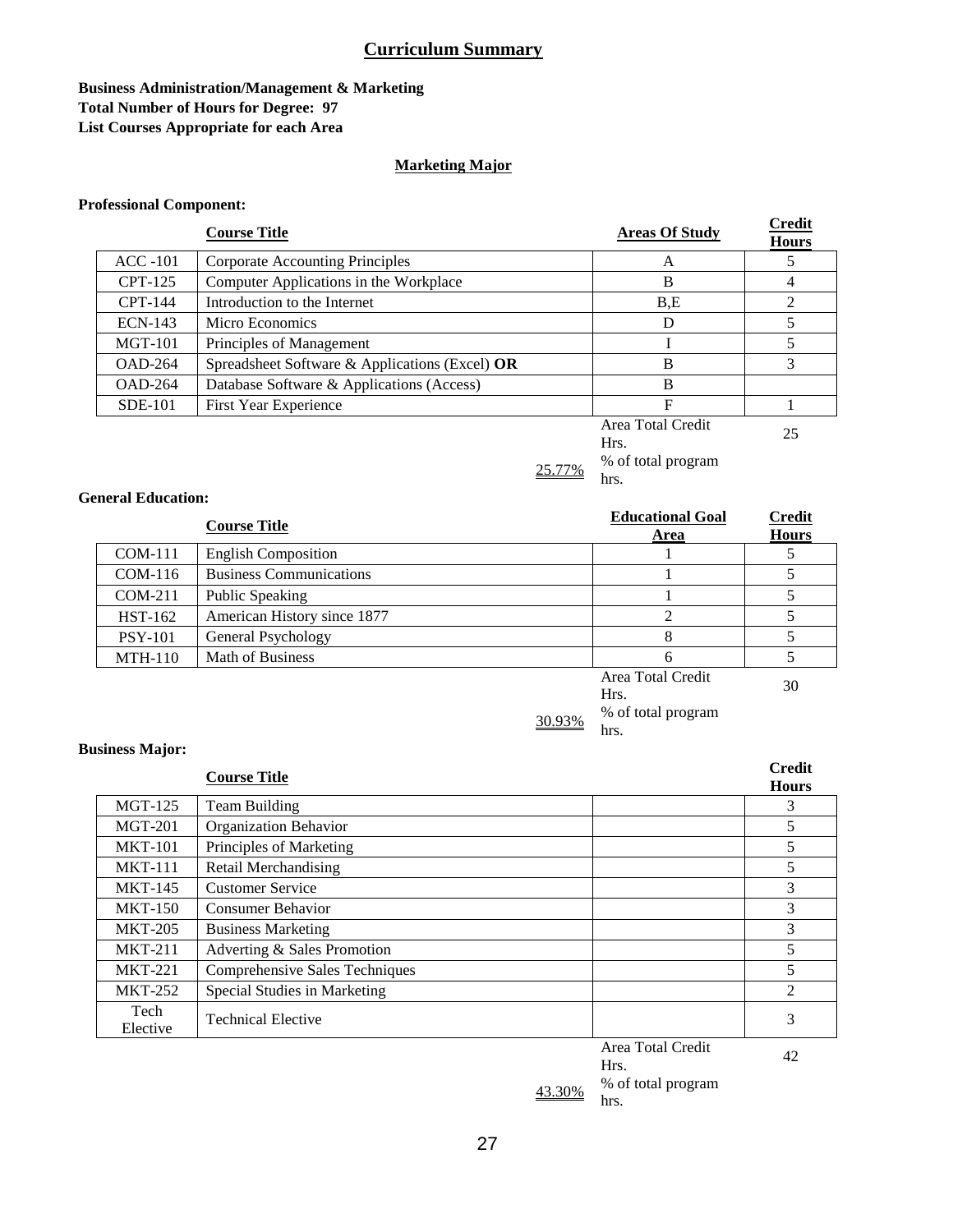#### **Business Administration/Management & Marketing Total Number of Hours for Degree: 102 List Courses Appropriate for each Area**

#### **Human Resources Major**

#### **Professional Component:**

|                | <b>Course Title</b>                    | <b>Areas Of Study</b> | <b>Credit</b><br><b>Hours</b> |
|----------------|----------------------------------------|-----------------------|-------------------------------|
| $ACC-101$      | <b>Corporate Accounting Principles</b> | A                     |                               |
| <b>BUS-210</b> | <b>Business Law</b>                    | E                     |                               |
| $CPT-125$      | Computer Applications in the Workplace | B                     |                               |
| CPT-144        | Introduction to the Internet           | B.E                   |                               |
| <b>ECN-141</b> | Macro Economics                        | D                     |                               |
| $FIN-125$      | Personal Finance                       | H                     |                               |
| <b>OAD-264</b> | Spreadsheet (Excel) OR                 | B                     |                               |
| OAD-265        | Database Software (Access)             | B                     | 0                             |
| <b>SDE-101</b> | First Year Experience                  |                       |                               |
|                |                                        | Area Total Credit     | $\Omega$                      |

# Area Total Credit 29

hrs.

 $\frac{28.43\%}{h}$  % of total program

#### **General Education:**

**Business Major:** 

|                | <b>Course Title</b>            | <b>Educational Goal</b><br>Area | <b>Credit</b><br><b>Hours</b> |
|----------------|--------------------------------|---------------------------------|-------------------------------|
| $COM-111$      | English composition            |                                 |                               |
| $COM-116$      | <b>Business Communications</b> |                                 |                               |
| $COM-211$      | Public Speaking                |                                 |                               |
| <b>HST-162</b> | American History since 1877    |                                 |                               |
| <b>PSY-101</b> | General Psychology             |                                 |                               |
| $MTH-110$      | Math of Business               |                                 |                               |
|                |                                | Area Total Credit               | $\Omega$                      |

# Area Total Credit 30  $\frac{\%}{\%}$  of total program

hrs.

### **Course Title Credit Hours** MGT-101 Principles of Management 5 MGT-125 Team Building 3 MGT-150 Safety Management for Managers 3 MGT-201 Organizational Behavior 6 and 1990 and 1991 and 1991 and 1991 and 1991 and 1991 and 1991 and 1991 and 1991 and 1991 and 1991 and 1991 and 1991 and 1991 and 1991 and 1991 and 1991 and 1991 and 1991 and 1991 and 1991 MGT-206 Employee & Labor Relations 5 MGT-241 Employee Selection and Placement 5 MGT-242 Compensation 5  $MGT-243$  Benefits 5 MGT-244 Training & Development 5 MGT-253 Issues & Trends in Human Resource Management 2

Area Total Credit Area Total Credit 43

42.16%

% of total program hrs.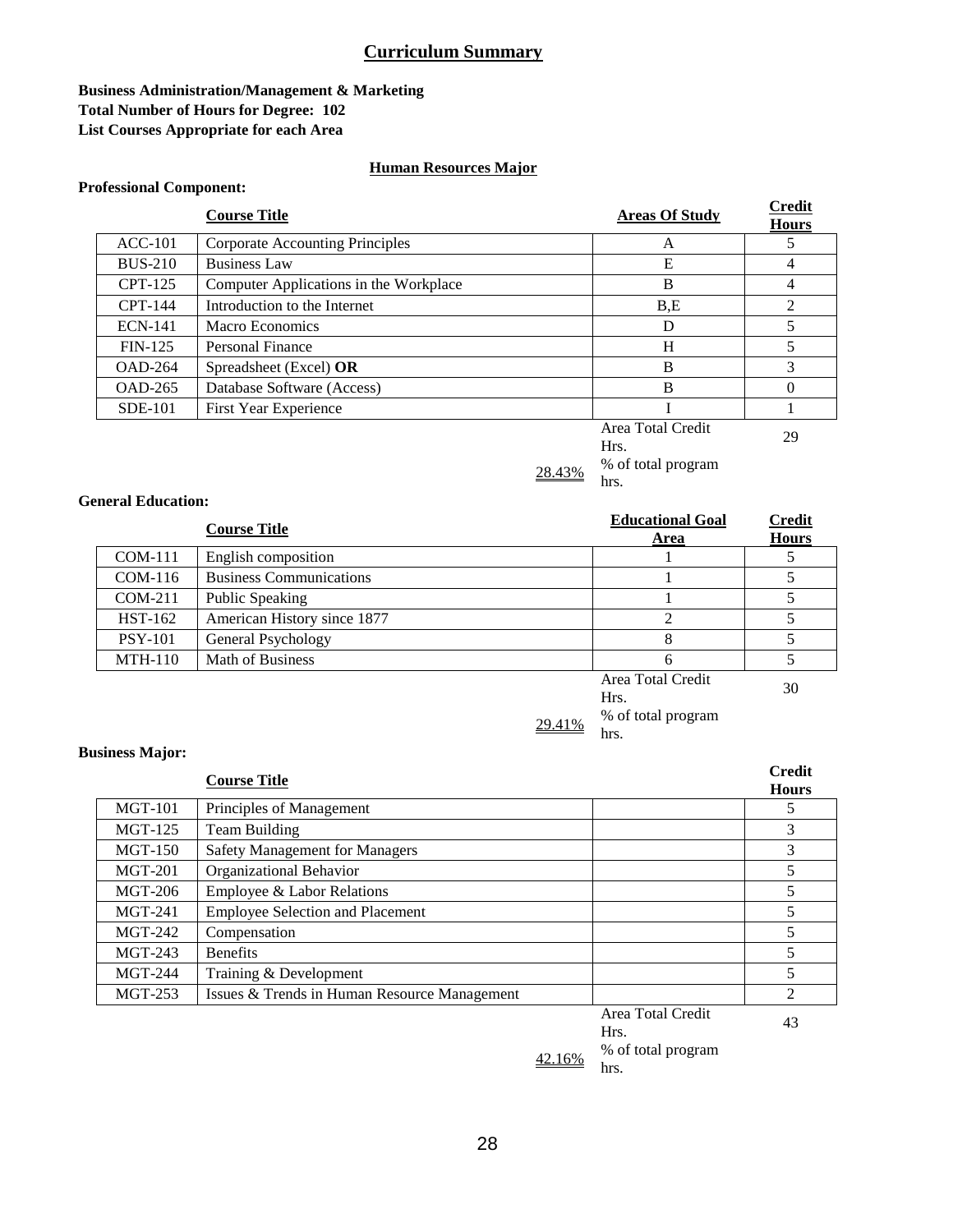#### **Paralegal-Legal Assisting Total Number of Hours for Degree: 107 List Courses Appropriate for each Area**

#### **Paralegal-Legal Assisting Major**

#### **Professional Component:**

|                | <b>Course Title</b>                    | <b>Areas Of Study</b>     | <b>Credit</b><br><b>Hours</b> |
|----------------|----------------------------------------|---------------------------|-------------------------------|
| $ACC-101$      | Corporate Accounting Principles        | A                         |                               |
| $ACC-225$      | Principles of Federal Income Tax       | A                         | 3                             |
| <b>BUS-210</b> | <b>Business Law</b>                    | E                         | 4                             |
| $CPT-125$      | Computer Applications in the Workplace | B                         | 4                             |
| CPT-144        | Introduction to the Internet           | B.E                       | 2                             |
| <b>ECN-141</b> | Macro Economics                        | D                         | 5                             |
| $MGT-101$      | Principles of Management               |                           | 5                             |
| <b>SDE-101</b> | First Year Experience                  | E                         |                               |
|                |                                        | Area Total Credit<br>Hrs. | 29                            |

hrs.

 $27.10\%$  % of total program

#### **General Education:**

**Business Major:** 

|                | <b>Course Title</b>                    | <b>Educational Goal</b><br>Area | <b>Credit</b><br><b>Hours</b> |
|----------------|----------------------------------------|---------------------------------|-------------------------------|
| $COM-111$      | English composition                    |                                 |                               |
| $COM-116$      | <b>Business Communications</b>         |                                 |                               |
| <b>HST-230</b> | Connections, Technology & Civilization |                                 |                               |
| <b>MTH-110</b> | Math of Business                       | 6                               |                               |
| $POL-101$      | Introduction to Political Science      |                                 |                               |
| <b>PSY-122</b> | Psychology of Human Relations          |                                 |                               |
| SOC-101        | Sociology                              |                                 |                               |
|                |                                        | Area Total Credit<br>Hrs.       | 35                            |

# $\frac{32.71\%}{h}$  % of total program

hrs.

#### **Course Title Credit Hours** LEG-101 Intro to Legal Assisting & the Legal System 4 LEG-102 Legal Ethics & Code of Professional Responsibility 1 LEG-110 Legal Research & Writing I 4 LEG-111 Legal Research & Writing II 4 LEG-112 Computerized Legal Research 2 LEG-115 Litigation 4 LEG-119 Criminal Law & Procedure 3 LEG-120 Family Law 3 LEG-200 Civil & Trial Procedure 3 LEG-205 Real Estate Transactions 3 LEG-210 Estate & Probate Administration 3 LEG-220 Debtor-Creditor Relations 3 LEG-225 Administrative Law 3 LEG-300 Legal Assisting Internship 3 Area Total Credit

Area Total Credit 43  $\frac{40.19\%}{h}$  % of total program hrs.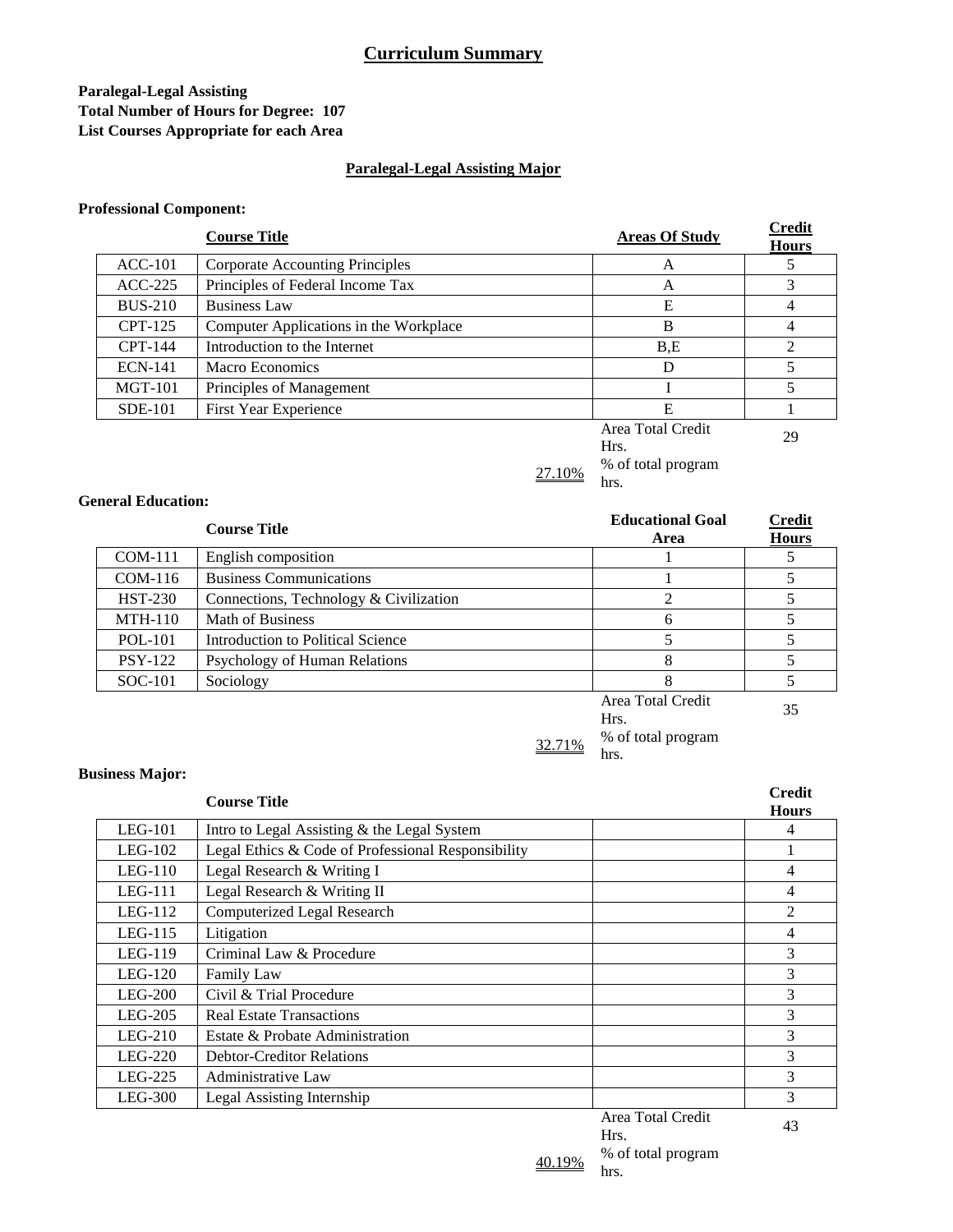**Complete table 6.1. Provide three or four examples, reporting what you consider to be the most important data. It is not necessary to provide results for every process.** 

| <b>Organizational Effectiveness</b><br><b>Results</b>                                                                                                                                                                                        |                                              |                                                                                                                                               |                                                      | characteristics reflecting students' performance.<br>report to governing boards and administrative units. | Organizational effectiveness results examine attainment of organizational goals. Each<br>business unit must have a systematic reporting mechanism for each business program<br>that charts enrollment patterns, student retention, student academic success, and other<br>Key indicators may include: graduation rates, enrollment, improvement in safety, hiring equity,<br>increased use of web-based technologies, use of facilities by community organizations,<br>contributions to the community, or partnerships, retention rates by program, and what you |
|----------------------------------------------------------------------------------------------------------------------------------------------------------------------------------------------------------------------------------------------|----------------------------------------------|-----------------------------------------------------------------------------------------------------------------------------------------------|------------------------------------------------------|-----------------------------------------------------------------------------------------------------------|------------------------------------------------------------------------------------------------------------------------------------------------------------------------------------------------------------------------------------------------------------------------------------------------------------------------------------------------------------------------------------------------------------------------------------------------------------------------------------------------------------------------------------------------------------------|
|                                                                                                                                                                                                                                              |                                              |                                                                                                                                               | <b>Analysis of Results</b>                           |                                                                                                           |                                                                                                                                                                                                                                                                                                                                                                                                                                                                                                                                                                  |
| <b>Performance</b><br><b>Measure</b>                                                                                                                                                                                                         | What is your<br>measurement<br>instrument or | <b>Current</b><br><b>Results</b>                                                                                                              | <b>Analysis</b><br>of Results                        | <b>Action Taken or</b><br><b>Improvement made</b>                                                         | <b>Insert Graphs or Tables of Resulting</b><br><b>Trends</b>                                                                                                                                                                                                                                                                                                                                                                                                                                                                                                     |
| <b>Measurable</b><br>goal<br>What is your<br>goal?                                                                                                                                                                                           | process?<br>(Indicate<br>length of<br>cycle) | <b>What are</b><br>your current<br>results?                                                                                                   | <b>What did</b><br>you learn<br>from the<br>results? | What did you<br>improve or what is<br>your next step?                                                     | (3-5 data points preferred)                                                                                                                                                                                                                                                                                                                                                                                                                                                                                                                                      |
| Key Performance<br>Indicator - Fiscal<br>Viability Index,<br>each academic<br>program should<br>attain a 26%<br>Contribution<br><b>Margin Ratio</b><br>comparing<br>appropriate earned<br>revenues with<br>directly related<br>expenditures. | College<br>Contribution<br>Margin Report     | The Accounting<br>& Financial<br><b>Services</b><br>Program has<br>exceeded the<br>college goal of<br>26% for all<br>seven years<br>reported. | Continue to<br>monitor.                              | Positive performance<br>helps support requests<br>made in annual budget<br>hearings.                      | ACC/FIN, C/M Ratio %<br>60%<br>50%<br>■ Goal<br>40%<br>Actual<br>30%<br>20%<br>10%<br>$0\%$<br>2001AB<br>2006D<br>2008DS<br>2009.70<br>200506<br>2011/12<br>2010-17                                                                                                                                                                                                                                                                                                                                                                                              |

# **Table 6.1 Standard 6 - Organizational Performance Results**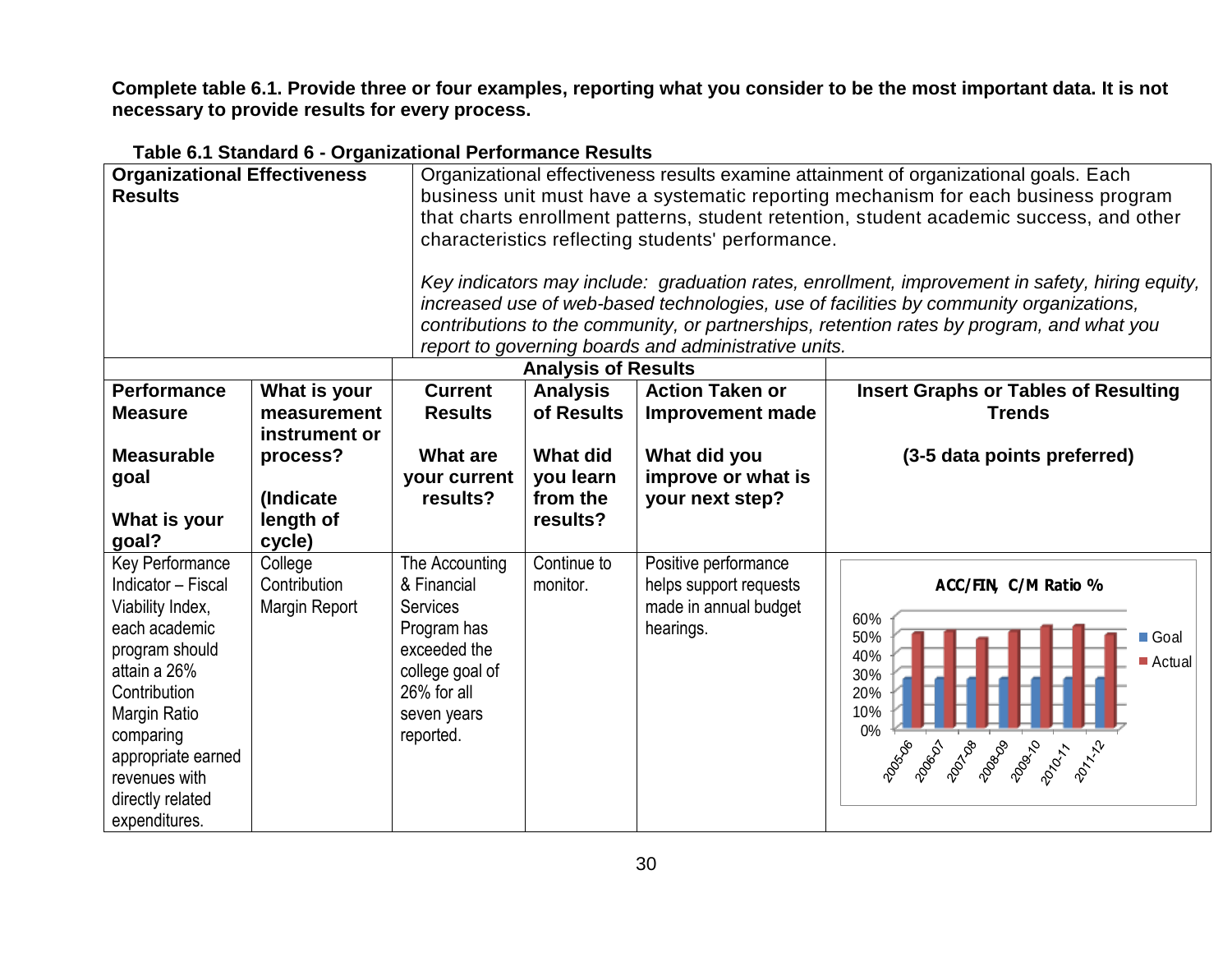| Key Performance<br>Indicator - Fiscal<br>Viability Index,<br>each academic<br>program should<br>attain a 26%<br>Contribution<br>Margin Ratio<br>comparing<br>appropriate earned<br>revenues with<br>directly related<br>expenditures. | College<br>Contribution<br>Margin Report | The<br>Management &<br>Marketing<br>Program has<br>exceeded the<br>college goal of<br>26% for all<br>seven years<br>reported.                                 | Continue to<br>monitor.                                                                                                                                                                                                                                                | Positive performance<br>helps support requests<br>made in annual budget<br>hearings.                                                  | MGT/MKT, C/M Ratio%<br>60%<br>50%<br>40%<br>30%<br>Goal<br>20%<br>10%<br>$\blacksquare$ Actual<br>0%<br>1005-06-07<br>2007-08<br>2008-09<br>2009-10<br>2010-11-11-12                     |
|---------------------------------------------------------------------------------------------------------------------------------------------------------------------------------------------------------------------------------------|------------------------------------------|---------------------------------------------------------------------------------------------------------------------------------------------------------------|------------------------------------------------------------------------------------------------------------------------------------------------------------------------------------------------------------------------------------------------------------------------|---------------------------------------------------------------------------------------------------------------------------------------|------------------------------------------------------------------------------------------------------------------------------------------------------------------------------------------|
| Key Performance<br>Indicator - Fiscal<br>Viability Index,<br>each academic<br>program should<br>attain a 26%<br>Contribution<br>Margin Ratio<br>comparing<br>appropriate earned<br>revenues with<br>directly related<br>expenditures. | College<br>Contribution<br>Margin Report | The Paralegal<br>Program<br>exceeded the<br>college goal of<br>$26\%$ In the<br>2010-2011 FY.<br>All other years<br>reported fail to<br>meet the 26%<br>goal. | The<br>Paralegal<br>Program has<br>seen<br>improvement<br>in its C/M<br>Ratio over<br>the last four<br>years. Plans<br>have been<br>put into place<br>to construct a<br>"mock" court<br>classroom to<br>serve<br>students and<br>host special<br>recruiting<br>events. | The Paralegal Program<br>enrollment and related<br>C/M Ratios have<br>improved substantially<br>over the last four<br>academic years. | PARALEGAL, C/M Ratio %<br>30%<br>20%<br>10%<br>Goal<br>$0\%$<br>$\blacksquare$ Actual<br>$-10%$<br>$-20%$<br>$-30%$<br>2006-01<br>20108<br>2008-00<br>2008-10<br>2005-06<br>2001-11-02-2 |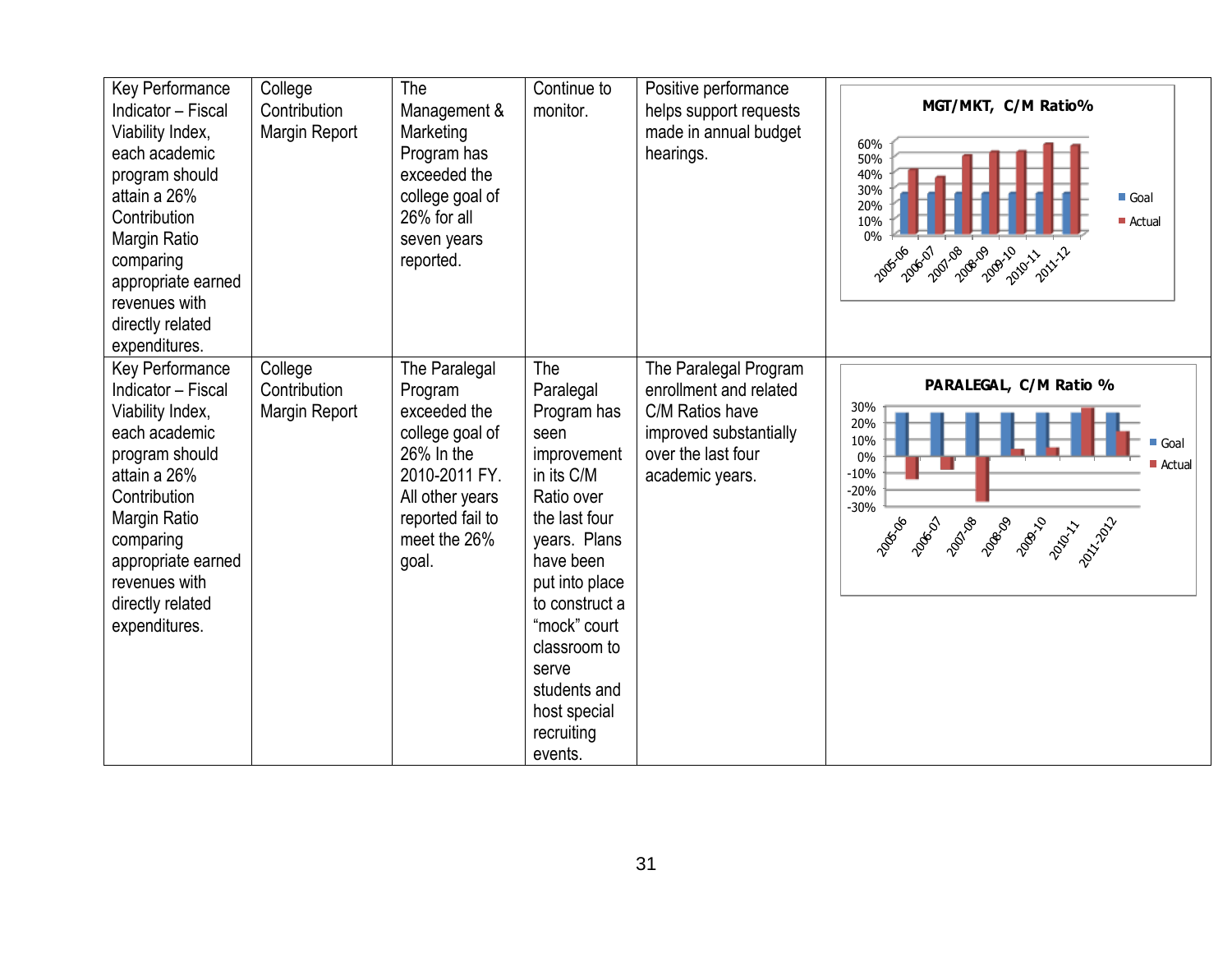| The Accredited<br><b>Business Group</b><br>Programs will<br>attain consistent<br>billable credit hour<br>growth of 4% over<br>time.   | Course<br>enrollment report<br>generated each<br>academic quarter. | The Business<br>Group Programs<br>as a whole saw<br>billable credit<br>hours decline in<br>the 2010-11 &<br>2011-12<br>academic years.<br>This decline was<br>consistent with<br>enrollment<br>trends for the<br>college as a<br>whole. | Enrollment at<br><b>Rhodes State</b><br>will generally<br>trend with the<br>local<br>economy and<br>job market.<br>As the local<br>job market<br>has improved<br>enrollment<br>has declined. | Rhodes State has<br>renewed its focus on<br>marketing and recruiting<br>and expects to see<br>enrollment improvement<br>in the coming academic<br>years.                   | <b>BUS GROUP CR HOURS</b><br>14000<br>12000<br>10000<br>8000<br>6000<br>4000<br>2000<br>2009-10<br>2001.08<br>2008-09<br>2005-06<br>2006-07<br>2010-11<br>2011-12 |
|---------------------------------------------------------------------------------------------------------------------------------------|--------------------------------------------------------------------|-----------------------------------------------------------------------------------------------------------------------------------------------------------------------------------------------------------------------------------------|----------------------------------------------------------------------------------------------------------------------------------------------------------------------------------------------|----------------------------------------------------------------------------------------------------------------------------------------------------------------------------|-------------------------------------------------------------------------------------------------------------------------------------------------------------------|
| The Accounting &<br><b>Financial Services</b><br>Program will attain<br>consistent billable<br>credit hour growth<br>of 4% over time. | Course<br>enrollment report<br>generated each<br>academic quarter. | The ACC/FIN<br>Program saw<br>declines in 2010-<br>11 of 6% &<br>2011-12 of 16%.<br>These trends<br>were consistent<br>with enrollment<br>trends for the<br>college and<br>business division<br>as a whole.                             | Enrollment at<br><b>Rhodes State</b><br>will generally<br>trend with the<br>local<br>economy and<br>job market.<br>As the local<br>job market<br>has improved<br>enrollment<br>has declined. | The Business Division as<br>a whole will be engaging<br>in developing a new<br>marketing/recruiting<br>strategy for the division<br>during the 2013-2014<br>academic year. | ACC & FIN CR HOURS<br>5000<br>4000<br>3000<br>2000<br>1000<br>$\Omega$<br>2001-08<br>2009-10<br>2008-09<br>2010-11<br>2006-07                                     |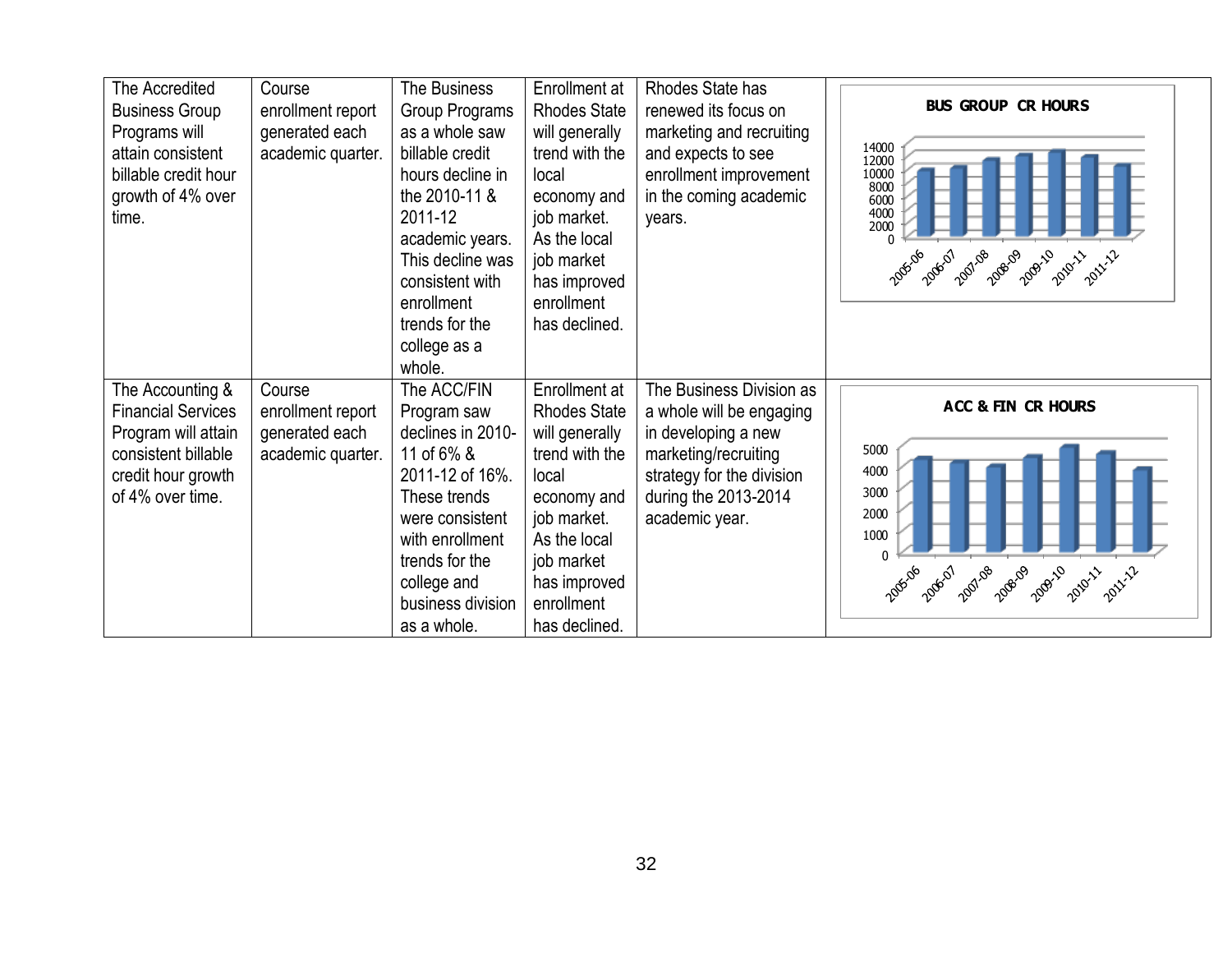| The Management<br>& Marketing<br>Program will attain<br>consistent billable<br>credit hour growth<br>of 4% over time. | Course<br>enrollment report<br>generated each<br>academic quarter. | The MGT/MKT<br>Program saw<br>declines in 2010-<br>11 of 13% &<br>2011-12 of 6%.<br>These trends<br>were consistent<br>with enrollment<br>trends for the<br>college and<br>business division<br>as a whole.                                                                                                                                                                                   | Enrollment at<br><b>Rhodes State</b><br>will generally<br>trend with the<br>local<br>economy and<br>job market.<br>As the local<br>job market<br>has improved<br>enrollment<br>has declined. | The Business Division as<br>a whole will be engaging<br>in developing a new<br>marketing/recruiting<br>strategy for the division<br>during the 2013-2014<br>academic year. | <b>MGT &amp; MKT CR HOURS</b><br>7000<br>6000<br>5000<br>4000<br>3000<br>2000<br>1000<br>$\Omega$<br>2006-07<br>2007.08<br>2008-09<br>2005-06<br>2009-10<br>2010-11<br>2011-12 |
|-----------------------------------------------------------------------------------------------------------------------|--------------------------------------------------------------------|-----------------------------------------------------------------------------------------------------------------------------------------------------------------------------------------------------------------------------------------------------------------------------------------------------------------------------------------------------------------------------------------------|----------------------------------------------------------------------------------------------------------------------------------------------------------------------------------------------|----------------------------------------------------------------------------------------------------------------------------------------------------------------------------|--------------------------------------------------------------------------------------------------------------------------------------------------------------------------------|
| The Paralegal<br>Program will attain<br>consistent billable<br>credit hour growth<br>of 4% over time.                 | Course<br>enrollment report<br>generated each<br>academic quarter. | The PARALEG<br>Program saw an<br>increase in<br>2010-11 of 28%<br>& a decrease in<br>2011-12 of 13%.<br>The 2010-2011<br>increase is<br>consistent with<br>the strong<br>contribution<br>margin<br>experienced by<br>the program that<br>academic year.<br>The 2011-2012<br>decrease is<br>consistent with<br>enrollment<br>trends for the<br>college and<br>business division<br>as a whole. | Enrollment at<br><b>Rhodes State</b><br>will generally<br>trend with the<br>local<br>economy and<br>job market.<br>As the local<br>job market<br>has improved<br>enrollment<br>has declined. | The Business Division as<br>a whole will be engaging<br>in developing a new<br>marketing/recruiting<br>strategy for the division<br>during the 2013-2014<br>academic year. | <b>PARALEG CR HOURS</b><br>2000<br>1500<br>1000<br>500<br>$\mathbf{0}$<br>2006-07<br>2001-08<br>2008-09<br>2005-06<br>2009-10<br>2010-11<br>2011-12                            |